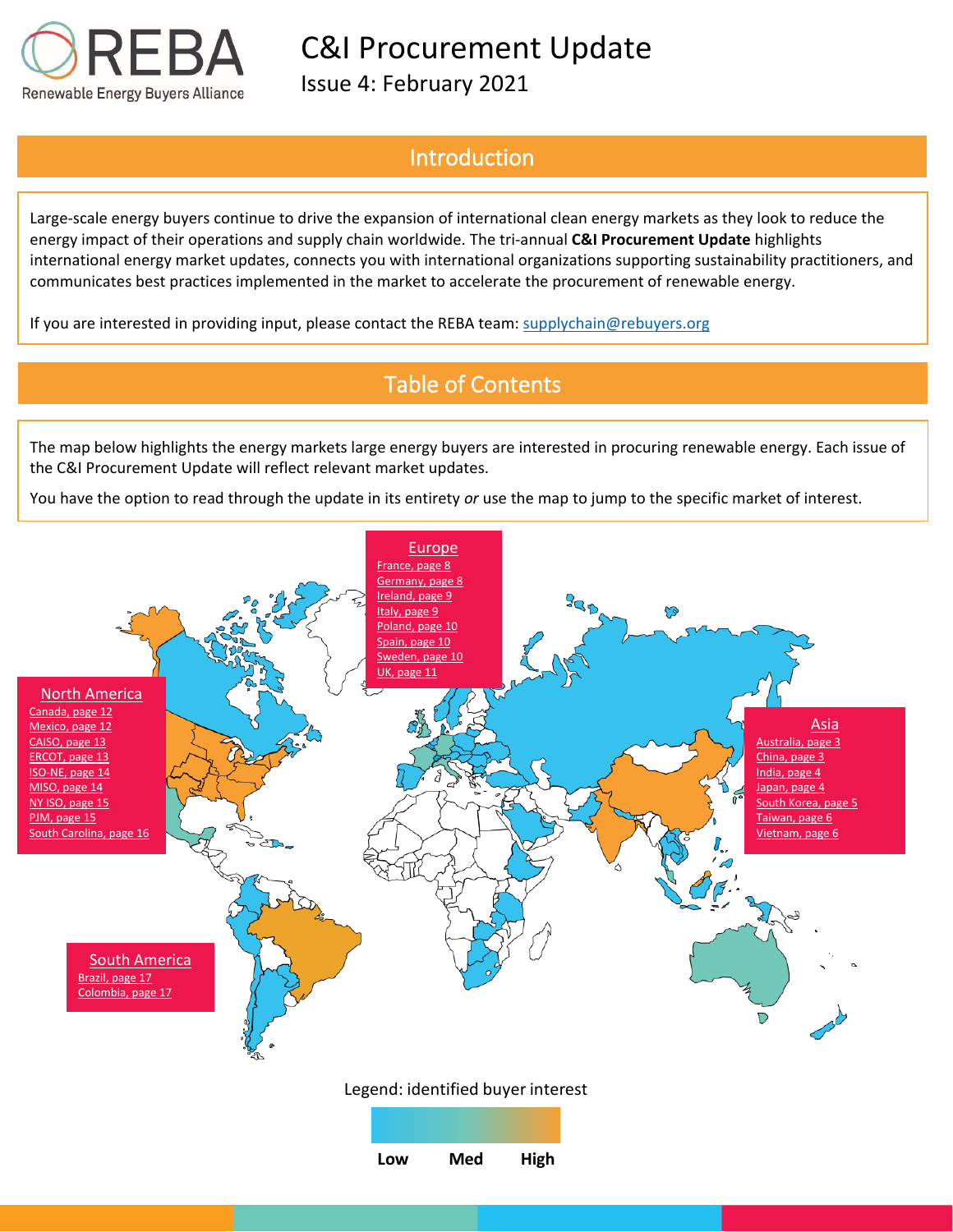

Issue 4: February 2021

## All buyer companies can connect with peers, worldwide

### **The International Connection Platform**

The International Connection Platform (the Platform) enables connections and relationships among buyers and NGOs to accelerate sustainable energy goals in any energy market worldwide.

Through the Platform, you can see who else has interest and experience in specific energy markets, create company profiles, and connect with others working in markets of interest.

The Platform is free to any energy buyer and NGO acting to accelerate corporate procurement of renewable energy. To register and use the Platform, visit: https://rebuyers.org/international-connection-platform/



We would like to thank the We Mean Business Coalition for investing in this unique connection tool and the many partners and members that have been involved in feedback and development of the Platform.

#### **Worldwide Wednesdays- an international connection discussion series**

Worldwide Wednesday is a monthly virtual discussion series to share the latest developments and opportunities in renewable energy procurement in international markets of interest. Sessions will be co-hosted by energy buyers and NGOs with interest or experience in specific global energy markets. If your organization is interested in co-leading a session, please contact [supplychain@rebuyers.org.](mailto:supplychain@rebuyers.org)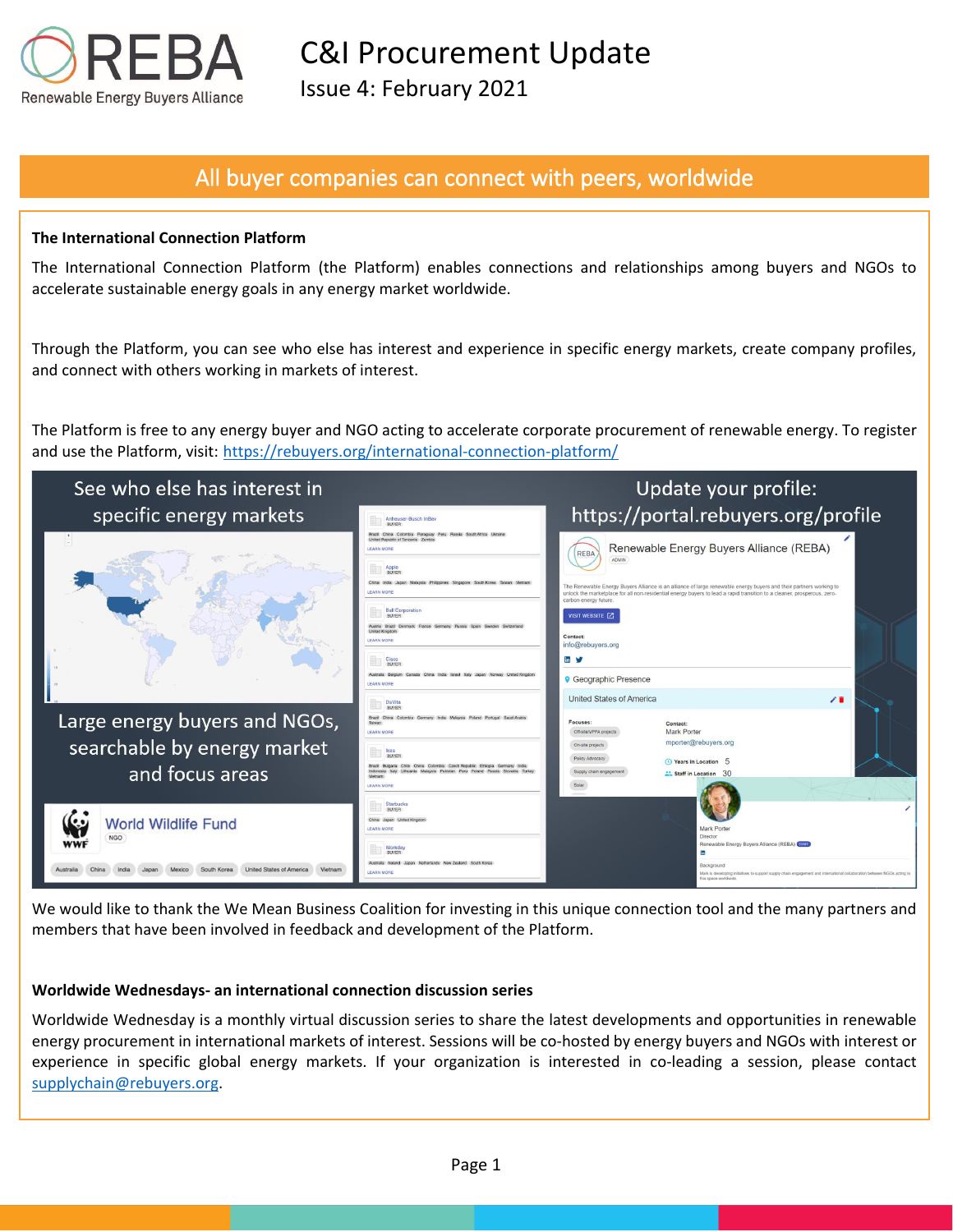

Issue 4: February 2021

# Future Updates

The C&I Procurement Update is meant to supplement existing information and research on international markets for largescale energy buyers and should not be seen as a comprehensive product covering all aspects of an energy market.

REBA and all contributors welcome feedback on the content and will endeavor to expand market coverage pending interest.

To provide direct feedback, please contact the REBA team: [supplychain@rebuyers.org](mailto:supplychain@rebuyers.org)

## Contributor Acknowledgements

REBA is proud to collaborate on the C&I Procurement Update with peer NGOs and for profit companies to support large-scale energy buyers' journeys towards emissions reductions through the implementation of renewable energy and to accelerate the transition to a zero-carbon energy system.

The following collaborators supported the development of this C&I Procurement Update issue based on areas of interest and activity as identified by corporate buyers. Please note, not all NGOs active in the energy sector were able to contribute.

| <b>Contributors: NGOs</b>                                                                                                                                                                                                                        | <b>Contributors: For profit companies</b>                                                                                    |
|--------------------------------------------------------------------------------------------------------------------------------------------------------------------------------------------------------------------------------------------------|------------------------------------------------------------------------------------------------------------------------------|
| <b>BRC</b> Australia<br><b>BRC Canada</b>                                                                                                                                                                                                        | <b>3Degrees</b><br><b>CustomerFirst Renewables</b>                                                                           |
| <b>BRC China</b><br><b>RE 100</b><br><b>RE-Source</b><br><b>Rocky Mountain Institute</b><br><b>The Climate Group</b><br><b>World Resources Institute</b>                                                                                         | <b>Edison Energy</b><br><b>Ernst &amp; Young LLP</b><br><b>LevelTen Energy</b><br>Mt. Stonegate<br><b>Schneider Electric</b> |
| REBA extends sincere gratitude to the NGOs that<br>contributed and a special thanks to The We Mean Business<br>coalition for supporting greater collaboration among NGOs<br>worldwide and specifically the International Connection<br>Platform. |                                                                                                                              |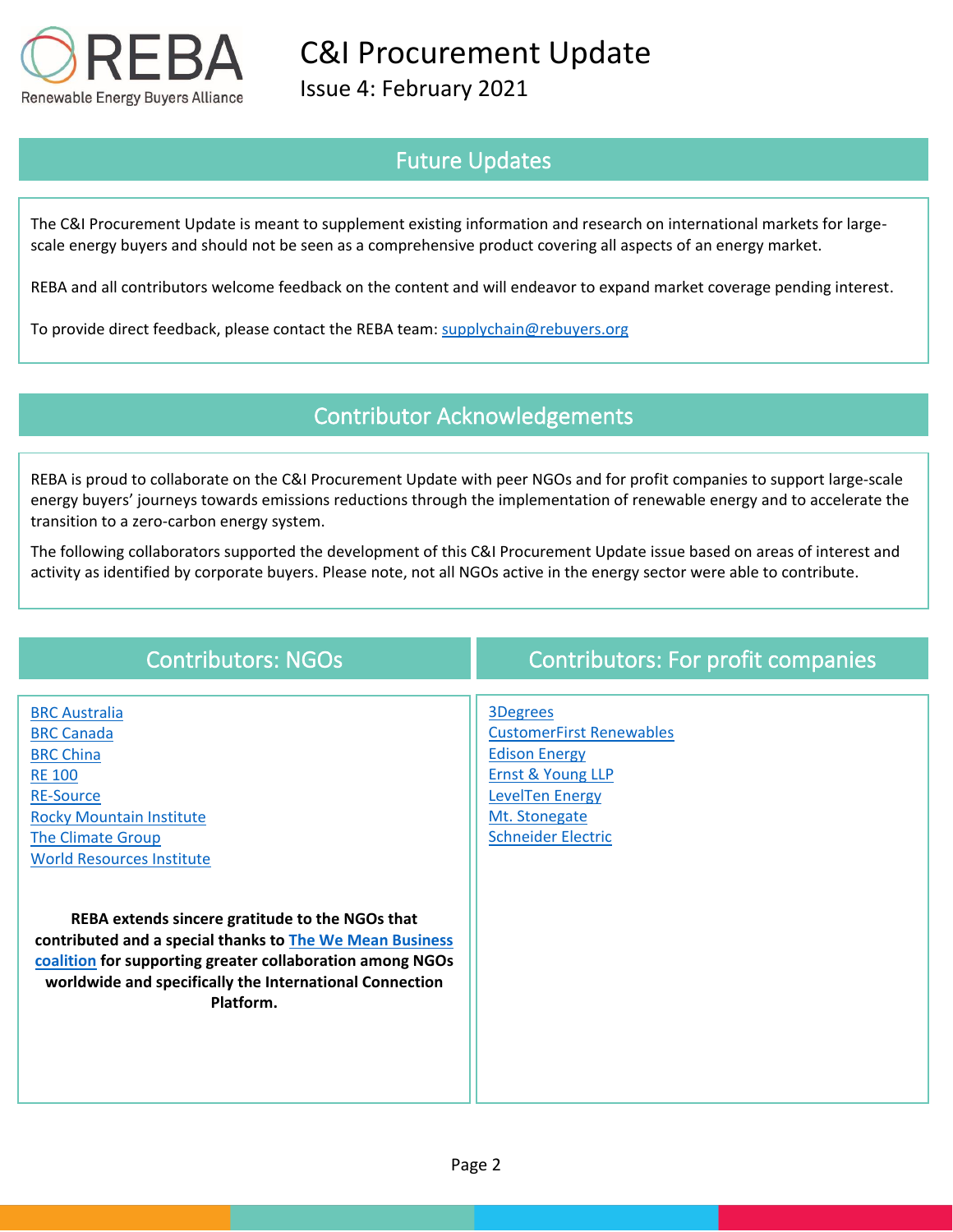

Issue 4: February 2021

## <span id="page-3-0"></span>Asia

### <span id="page-3-1"></span>Australia **Previous issues with content:**  $\frac{1}{2}$  $\frac{1}{2}$  $\frac{1}{2}$  |  $\frac{3}{2}$  $\frac{3}{2}$  $\frac{3}{2}$

### **With thanks to BRC Australia**

Amidst the turbulence of Covid-19, Corporate Renewable Power Purchase Agreements (PPAs) had a record year in Australia. Over 1 GW of deals with solar and wind farms were signed by corporates, universities, and councils, a remarkable result in the context of recession and falling wholesale electricity prices. As retailer investment in solar and wind sharply declined, after an investment boom to meet obligations under the 2020 national Renewable Energy Target, Corporate Renewable PPAs played a key role in 2020 avoiding a boom-bust cycle that has been a feature of the Australian renewable energy market for the past decade.

2020 saw 26 Corporate Renewable PPAs announced, directly contracting 1.3 GW of renewable energy and supporting more than 4.5 GWh of generation. Over \$2 billion will be invested in renewable energy, led by household name businesses (such as Aldi, Amazon, Coles), large energy users (Newcrest Mining), and a range of mid-sized public sector buyers including universities and local governments. Together with publicly-owned retailers (CleanCo, Stanwell and CS Energy in Queensland, and Snowy Hydro in New South Wales), Corporate Renewable PPAs prevented a collapse in renewable energy investment as retailers withdrew from the market.

There are considerations to keep in mind when thinking about prospects for 2021. An industry survey by BRC Australia found around one-third of developers and consultants had observed a decline in buyer demand for PPAs, much lower than would be expected in the context of a pandemic, recession, and a fall in wholesale electricity prices. Nonetheless, there may be a hangover from 2020 with less deals being initiated, although wholesale electricity prices are also expected to be relatively stable during 2021 and could enhance the business case. There are good reasons to expect continuing PPA demand, in particular, the volume of organizations with ambitious renewable energy and/or carbon targets is increasing and ambitious programs by the three largest state governments were announced in late 2020. Governments are expected to create demand for Corporate Renewable PPAs in 2020 and beyond in a variety of ways, from acting as an anchor buyer (enabling industry to join Government PPAs), establishing public retailers on-selling PPAs, and other measures to facilitate PPAs within renewable energy zones.

*Read the BRC-A's 2020 [State of the Market](https://businessrenewables.org.au/state-of-the-market-report-2020/) report on Corporate Renewable PPAs for a detailed analysis of the Corporate Renewable PPA market.*

| Author       | Dr. Chris Briggs & Finnian Murphy                                      |
|--------------|------------------------------------------------------------------------|
| Organization | <b>BRC Australia</b>                                                   |
| Email        | $chrisb@businesrenewables.org.au$ , $finnian@businesrenewables.org.au$ |

## <span id="page-3-2"></span>China (National) (Guangdong) (Jiangsu) Previous issues with content:  $1/2/3$  $1/2/3$  $1/2/3$  $1/2/3$

### **With thanks to Rocky Mountain Institute's BRC China**

As reported in [Issue 3,](https://documentcloud.adobe.com/link/track?uri=urn:aaid:scds:US:6601ed7a-4da4-4e40-8b34-921171ec412a#pageNum=1) China's 2060 carbon neutrality pledge continues to build momentum for change and rising expectation for power sector decarbonization across China, indeed[, Baowu Group, a leading steel producer,](https://www.reuters.com/article/us-china-climatechange-baowu/chinas-top-steelmaker-baowu-group-vows-to-achieve-carbon-neutrality-by-2050-idUSKBN29Q0G1)  [announced plans to achieve carbon neutrality by 2050.](https://www.reuters.com/article/us-china-climatechange-baowu/chinas-top-steelmaker-baowu-group-vows-to-achieve-carbon-neutrality-by-2050-idUSKBN29Q0G1) 

At a provincial level, a trend is growing that allows increasing volumes of power in provincial power markets, and that provincial markets are beginning to open to renewable energy project participation and C&I procurement. For instance, Shandong province indicated in November 2020 that utility scale renewable energy generators are encouraged to participate in the direct power purchase agreement market. Guangdong, taking a step further, unprecedentedly gave clarity in November 2020 on (1) the relationship between renewable energy participation in direct power purchases (RE DPP), and (2) the "renewable power consumption guarantee mechanism" (referred to as RPS here). Based on the Guangdong policy, the Guangdong provincial power exchange center will play an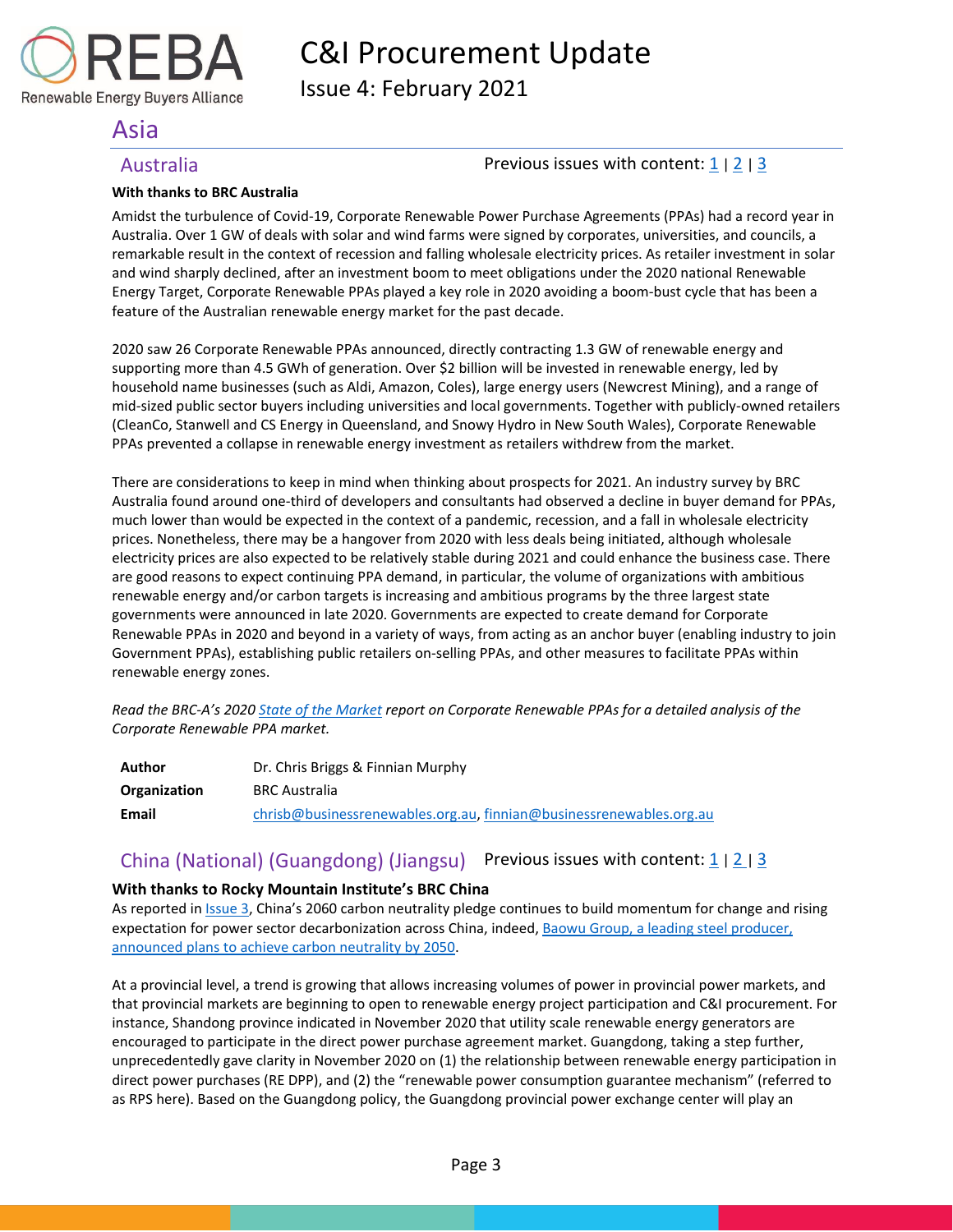

## Issue 4: February 2021

important role in verifying company's RPS compliance through any RE DPP agreements, as well as facilitating and managing transactions among RPS-obligated parties. It is hoped the planned coordination between RE DPP and RPS systems will provide system credibility and reduced double counting risk, and as 2021 is the first implementation year of provincial RPS systems Guangdong's legislation could become a standard for other provinces to follow.

Meanwhile in Jiangsu, additional clarity on transacting with renewable energy in the same local grid area was provided through a trilateral contract template for transactions with power sellers, buyers, and the grid company to clarify the rights and obligations of each participant.

| Author       | Cheng Zhang              |
|--------------|--------------------------|
| Organization | Rocky Mountain Institute |
| Email        | czhang@rmi.org           |

<span id="page-4-0"></span>India Previous issues with content: [1](https://reba2019dev.wpengine.com/wp-content/uploads/2020/02/REBA-CI-Procurement-Update_Feb-2020-1.pdf) <sup>|</sup>[2](https://rebuyers.org/wp-content/uploads/2020/07/C_I_Procurement_Update_Issue_2.pdf)

### **With thanks to Ernst & Young LLP**

The falling costs of renewables technology coupled with increased focus on sustainability has led to a rise in renewable procurement by Indian corporates. It is estimated that by end of 2023, the Indian corporate sector has the potential to offtake ~25 GW of renewable power. Since corporates in India cross-subsidize the electricity tariffs for other sectors, such as residential and agriculture, the adoption of renewable energy through Open Access leads to a financial burden on already stressed state electricity distribution companies. In response, these distribution companies and regulators have rolled back favourable renewable Open Access policies by introducing surcharges on electricity procured which act as a major deterrent to PPA models. As a result, the market is currently witnessing a shift from PPAs to co-investment and complete ownership by corporates for renewable energy plants to insulate against these surcharges. It is expected that as the Indian economy recovers from COVID-related lockdown restrictions, large corporate buyers will again explore renewable power procurement to reduce their electricity related operational costs.

In September 2020, a dedicated renewable energy power market, Green Term Ahead Market (GTAM) was launched by the Indian Electricity Exchange Limited. The GTAM could unlock corporate renewable power procurement potential as corporates can use GTAM to shift from current practice of long-term PPAs to shorter duration contracts and other types of procurement model such as contracts for difference, and should be watched.

| Author       | Shreyas Gaur & Phil Dominy                |
|--------------|-------------------------------------------|
| Organization | Ernst & Young LLP                         |
| Email        | Shreyas.gaur@in.ey.com, pdominy@uk.ey.com |

<span id="page-4-1"></span>Japan **Previous issues with content:** [1](https://reba2019dev.wpengine.com/wp-content/uploads/2020/02/REBA-CI-Procurement-Update_Feb-2020-1.pdf) | [2](https://rebuyers.org/wp-content/uploads/2020/07/C_I_Procurement_Update_Issue_2.pdf) | [3](https://documentcloud.adobe.com/link/track?uri=urn:aaid:scds:US:6601ed7a-4da4-4e40-8b34-921171ec412a#pageNum=1)

### **With thanks to 3Degrees**

As reported in an earlier update, Japan's system of renewable attributes transitioned in 2020 to a "Non-Fossil Certificate" system (NFCs). NFCs are registered to generators, and can be sold only alongside the generated electricity, and only to electricity retailers. Retailers can create renewable electricity products for their retail customers using NFCs, but retailers cannot sell NFCs unbundled. Retail electricity products, therefore, are the quickest and perhaps most cost-effective near-term renewable solution for most buyers; by definition, these products rely on existing renewable resources so would not be considered "high impact." Limited quantities of unbundled attributes from other schemes - J-Credits and Green Electricity Certificates - continue to be available and expensive (\$12 - \$40/MWh).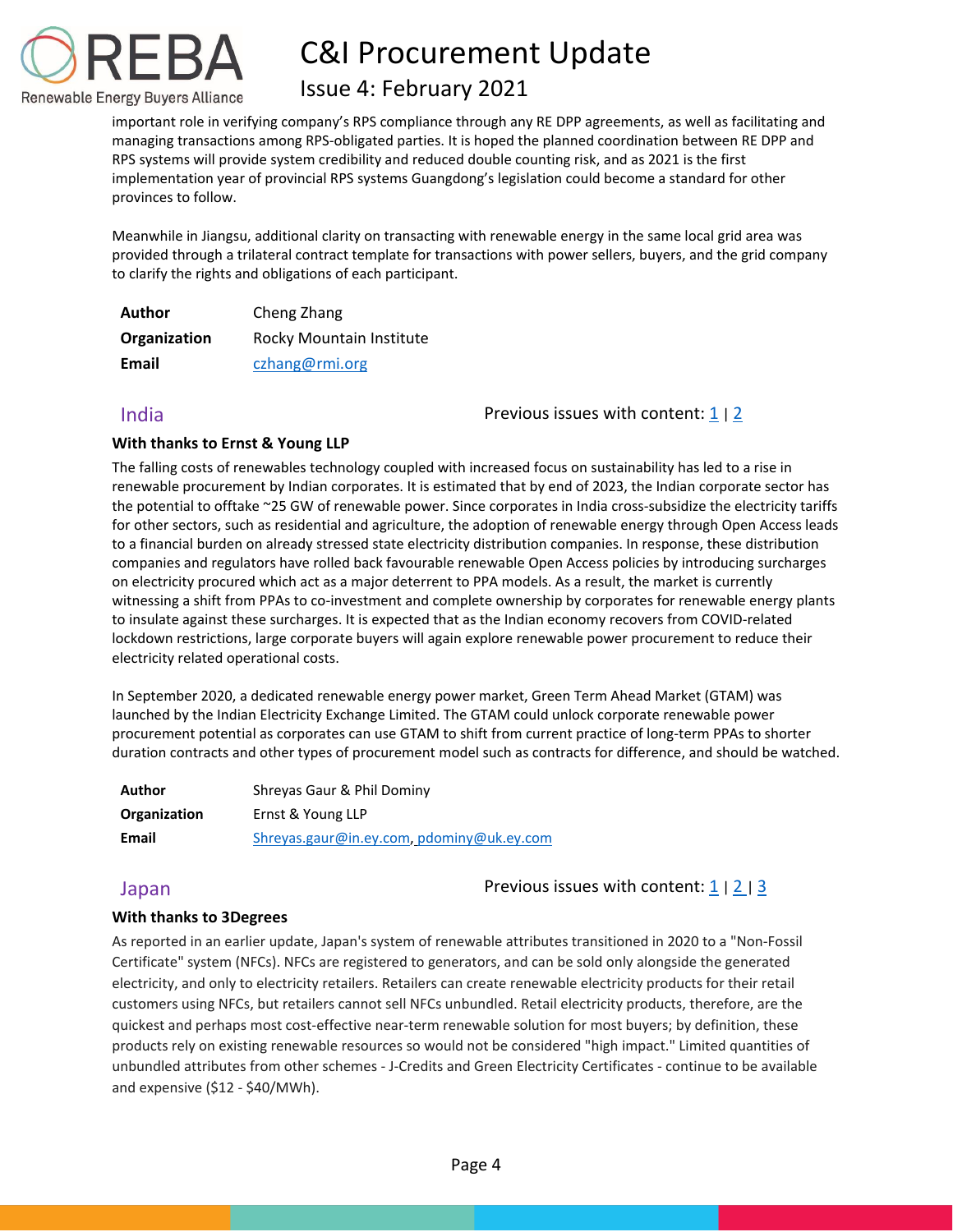

# C&I Procurement Update Issue 4: February 2021

Regarding retail products:

- NFCs are divided into three categories of generation: FIT NFCs for attributes from renewable projects receiving Feed-in-Tariff payments (for example, most wind and solar projects); Non-FIT NFCs - for attributes from renewable projects which are not receiving FIT payments, such as most hydropower; and Non-Renewable NFCs - for nuclear power and other non-fossil but non-renewable sources. None of the attributes are attached to a tracking system, so they are not automatically traceable to the specific generation project nor the type of generation - only to the categories noted here.
- FIT NFCs must be sold via an auction held quarterly on the JEPX and are subject to a price floor and ceiling (1.3 and 4 yen/kWh, respectively). The most recent auction prices averaged 1.3 yen/kWh - the price floor. Non-FIT renewable NFCs may be sold bi-laterally or at auction and have no price floor. The first non-FIT renewable auction was in November 2020, and the clearing price was 1.2 yen/kWh (about \$11.60/MWh). Few non-FIT renewable NFCs were sold at auction relative to the volume generated, leading us to conclude that most NFCs of this type are either going un-used, or being sold via bi-lateral contracts with confidential pricing, such as between a utility owner and its related electricity retailer.

#### Regarding PPA options:

- Renewable subsidy programs in Japan are changing. The FIT is phasing out, and a new program which can be thought of as a 'one-sided contract for differences subsidy' is being implemented as of April 2022. The new program will subsidize qualifying renewable projects via a floating payment which trues up the market price to an agreed-upon 'feed in premium' price. The specifics for both market and FIP price determination are not yet decided, though specific options are under discussion. It does appear that the new system will enable unbundling of NFCs from FIP project electricity sales as would be required for Virtual PPA transactions or related non-retail renewable procurement mechanisms.
- Corporate physical PPA arrangements look to be excluded from participation in the FIP program but could continue to be structured privately without subsidies (as is the case today). Unfortunately, developers may be reluctant to commit to new project transactions until the details of the FIP program are finalized and its economic attractiveness made clear in the coming months.
- Corporate buyers, as individuals and as groups, have been actively engaging/pressuring METI, the regulatory agency, to make renewable options more affordable and more widely available. Additional changes and possibilities to emerge over the coming 1-3 years are expected.

| Author              | Erin Craig          |
|---------------------|---------------------|
| <b>Organization</b> | 3Degrees            |
| Email               | ecraig@3degrees.com |

<span id="page-5-0"></span>South Korea **Previous** issues with content: -

### **With thanks to The Climate Group**

This January, the South Korean government has revised their electricity regulations to implement a suite of 'RE100 policies.' For context, in 2019, the government first promised to introduce policies enabling companies to buy renewables and reaffirmed intentions in a Green New Deal last year. The government held off introducing some of the measures until now to be seen supporting corporate sourcing in a meaningful way. Following last month's updates companies will be able to source renewables in the following five ways:

- 1. Green pricing a green tariff based on an auction scheme
- 2. REC purchases REC trading platform will be established (not linked with RPS)
- 3. Indirect PPAs PPAs with Korea Electric Power Corporation (KEPCO) as an intermediary (renewable energy generation stations larger than 1MW can sell power directly to KEPCO, which then sells power to consumers)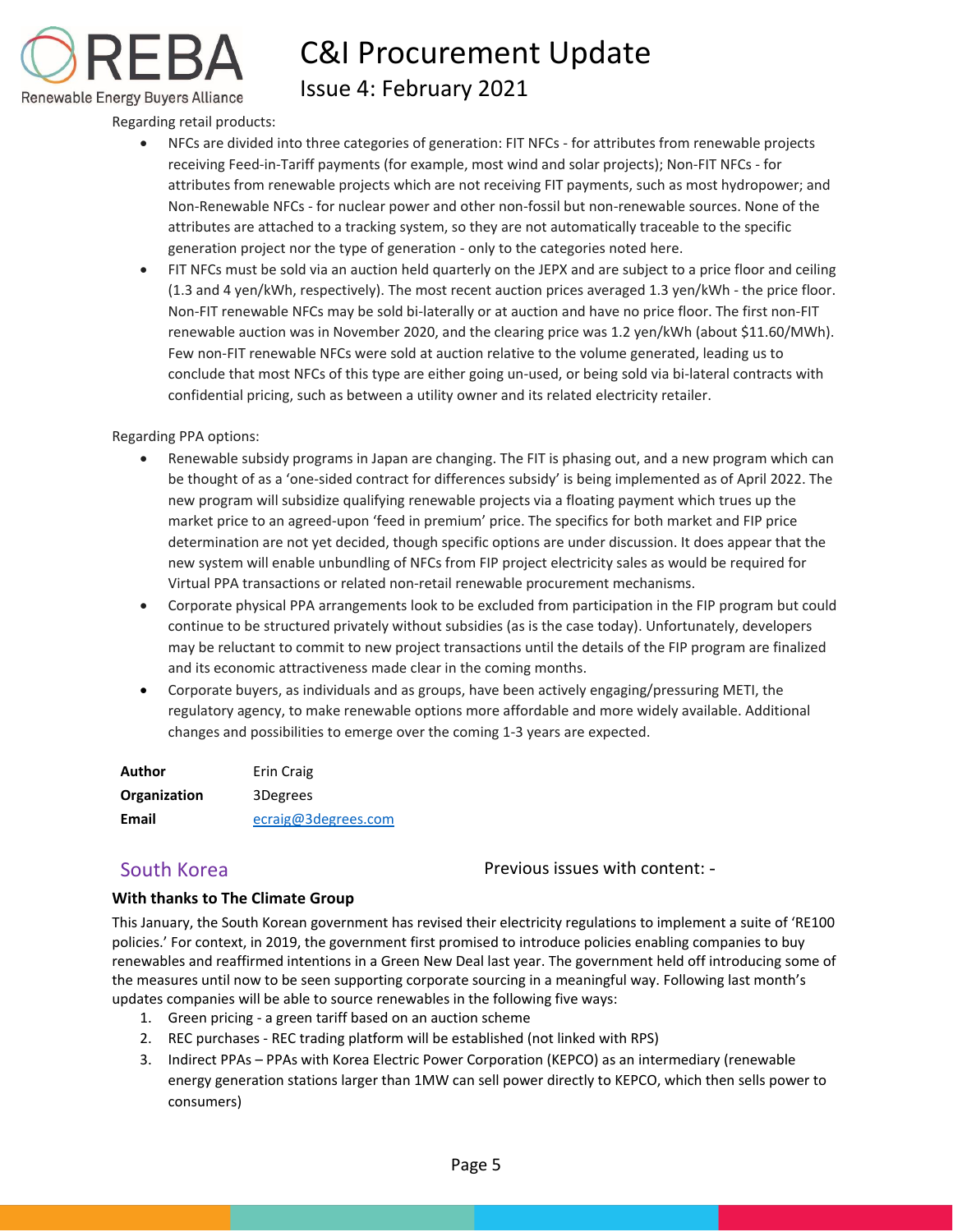

Issue 4: February 2021

- 4. Equity investment in renewable energy projects
- 5. Self-generation, for example on-site solar PV projects

SK Group, the first Korean company to join RE100 in December, demonstrated that Korean companies seek access to renewables (and not just international companies). The Ministry of Trade, Industry, and Energy is now introducing the 'Korean RE100 system (K-RE100)' to allow more domestic electricity consumers to voluntarily purchase and use renewable energy by registering with the Korea Energy Agency.

South Korea has been one of many challenging markets to source renewables and these regulatory reforms are a very welcome step to unlock the market.

| Author       | Aleksandra Klassen           |
|--------------|------------------------------|
| Organization | The Climate Group            |
| Email        | AKlassen@theclimategroup.org |

<span id="page-6-0"></span>Taiwan **Previous issues with content:**  $\frac{1}{2}$  $\frac{1}{2}$  $\frac{1}{2}$ 

#### **With thanks to Mt. Stonegate Green Asset Management**

In November 2020, the Bureau of Standards, Metrology, and Inspection (BSMI) announced a second batch of Taiwan Renewable Energy Credit (T-REC) transfers to 10 companies equating to 700,000 MWh, a x7 increase over the first batch announced in 2019. [The BSMI press release can be seen here](https://www.bsmi.gov.tw/wSite/ct?xItem=91720&ctNode=8321&mp=1) (in Chinese) and shows the barely tapped demand from the voluntary market.

Building on November's announcement, a 'Large User Act' was passed requiring over 300 end-users with a contracted capacity of over 5,000kW to purchase bundled electricity with T-RECs. Presently, T-REC prices, determined via bidding, average around 30-35% of the price of electricity. End-users could benefit from executing renewable energy commitments through long-term contracts to increase price competition and supply options for corporate buyers, especially considering that project development plans imply an under-supply situation to meet voluntary-market demand, i.e.: project developers are not seeing, or corporates aren't showing, the demands from Taiwan's global supply chain leading industries, particularly the manufacturing sector, for renewable energy. In practical terms a lack of supply could challenge corporates, such as Taiwan Semiconductor Manufacturing Company (TSMC), in meet their targets.

<span id="page-6-1"></span>

| Author       | Jules Chuang                         |
|--------------|--------------------------------------|
| Organization | Mt. Stonegate Green Asset Management |
| Email        | jchuang@mtstonegate.com              |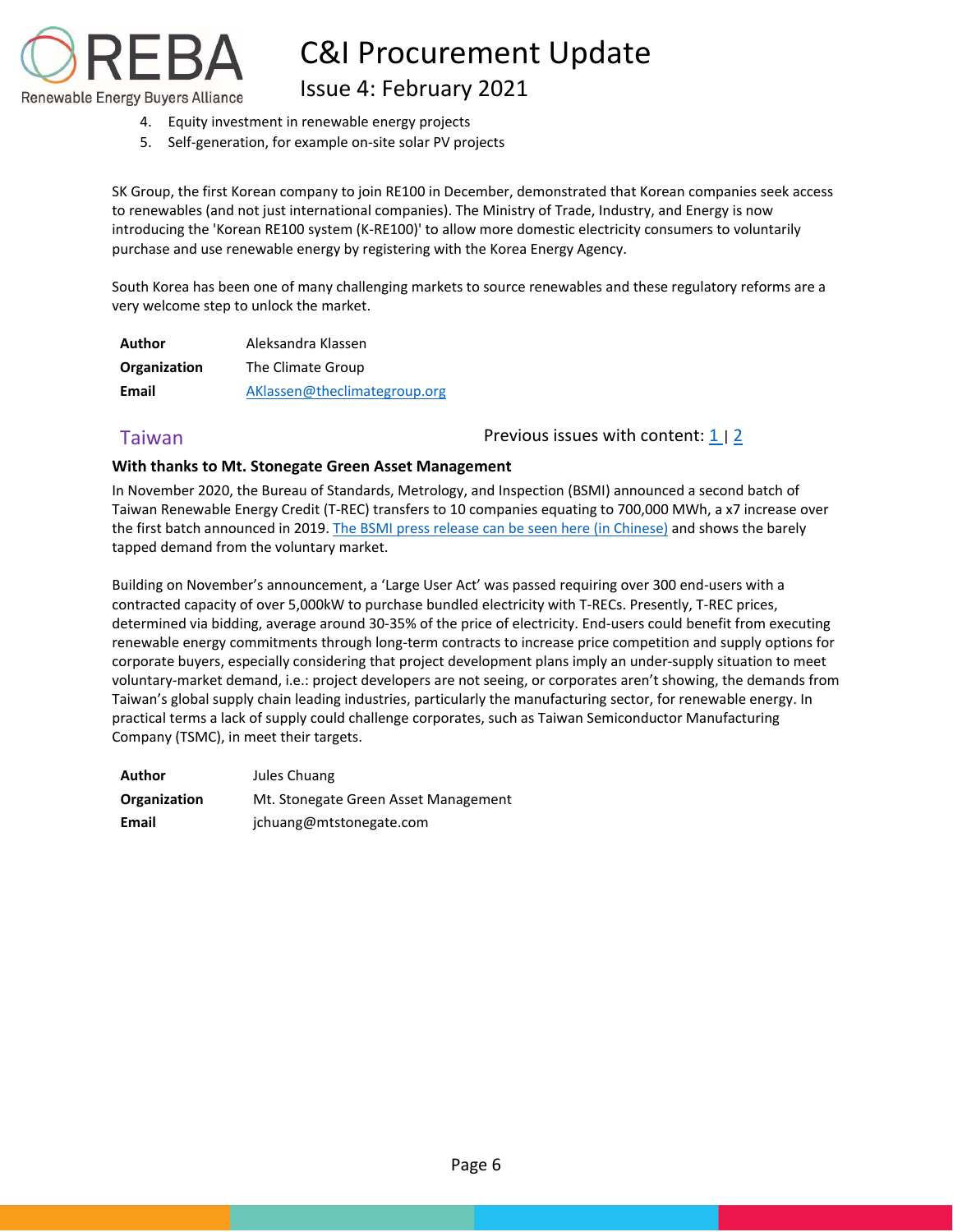

Issue 4: February 2021

Vietnam **Previous** issues with content:  $\frac{1}{2}$  $\frac{1}{2}$  $\frac{1}{2}$  |  $\frac{3}{2}$  $\frac{3}{2}$  $\frac{3}{2}$ 

### **With thanks to Schneider Electric**

While Vietnam's pilot Direct Power Purchase Agreement (DPPA) program still awaits formal launch, there is significant activity in the corporate buyer community as companies position themselves to take advantage of the opportunity when it is approved by the government. To meet tight program timelines, companies need to explore the market and find PPA options in advance of the government's approval. In addition, competition for projects exists, given the high levels of demand and interest – another reason for entering the market now if a company has not done so already.

In a region with limited PPA options, Vietnam provides an interesting opportunity to address consumption in part of SE Asia, but companies would be well advised to move fast if they haven't already.

<span id="page-7-0"></span>

| Author       | James Lewis        |
|--------------|--------------------|
| Organization | Schneider Electric |
| Email        | james.lewis@se.com |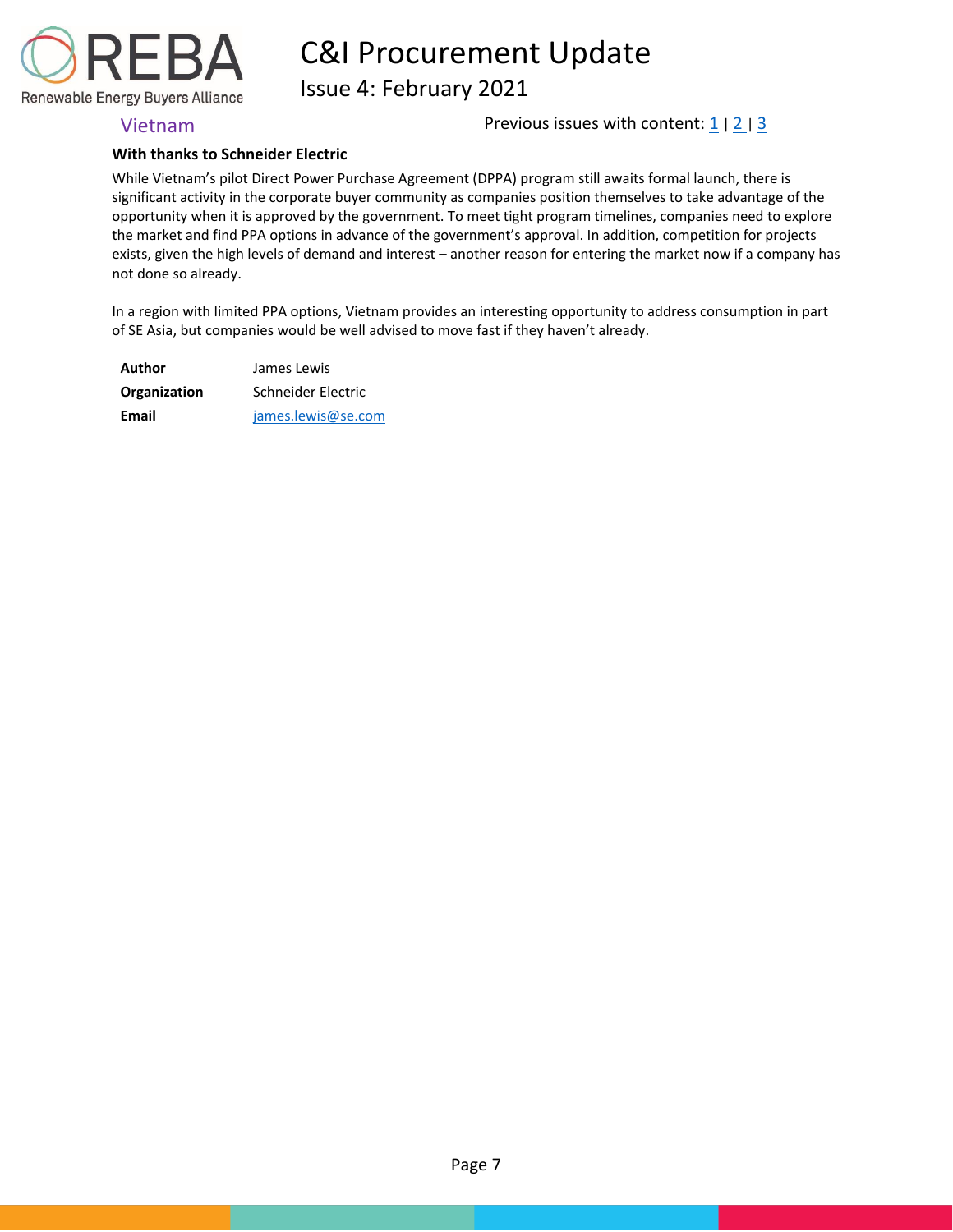

Issue 4: February 2021

## Europe

### <span id="page-8-0"></span>France Previous issues with content: *[3](https://documentcloud.adobe.com/link/track?uri=urn:aaid:scds:US:6601ed7a-4da4-4e40-8b34-921171ec412a#pageNum=1)*

### **With thanks to Ernst & Young LLP**

Historically, the corporate PPA market in France has lagged its European neighbors, mainly because of the rather generous incentive scheme in place in the country for both solar PV and wind, which made corporates an unattractive option for project developers. However, the ending of the feed-in-tariff period for an increasing number of plants and the switch to competitive auctions, with intense international competition, have pushed project developers to find new routes to market and to consider corporate PPAs as a credible option.

In this context, the year 2020 marked a significant development for the French corporate PPA market. Major deals disclosed included a corporate PPA signed between the telecom company Orange and Canadian developer Boralex, for an annual volume of 67 GWh for five years, an agreement between the airport operator ADP with solar developer Urbasolar to buy an annual volume of 43 GWh, and a deal between Decathlon and Voltalia to buy electricity produced from a 16 MW solar PV plant from 2023. This growing demand underlines that, even if French electricity is largely produced from nuclear and decarbonized, procurement of renewable electricity through PPAs is seen by corporates as one of the key options for achieving their sustainability and climate goals.

| Author       | Alexis Gazzo & Adrien Millet                      |
|--------------|---------------------------------------------------|
| Organization | Ernst & Young LLP                                 |
| Email        | alexis.gazzo@fr.ey.com & adreien.millet@fr.ey.com |

<span id="page-8-1"></span>Germany Germany **Previous** issues with content: [2](https://rebuyers.org/wp-content/uploads/2020/07/C_I_Procurement_Update_Issue_2.pdf)

### **With thanks to Ernst & Young LLP**

Heading towards climate neutrality by 2050, renewables power production surpassed production from fossil fuels in Germany in 2020 for the first time. The German regulatory environment is driving decarbonization efforts with significant effects on companies (e.g. by the Climate Protection Act). While specific sectoral targets for emissions reduction are enforced by carbon pricing, the awareness of carbon footprints within German corporates increases across the board and translates into corporate strategies. A promising future has a few hurdles to overcome:

- Short-term: the ongoing COVID-19 pandemic is slowing project development as construction projects face delays due to temporary lack of supply for key parts and work force;
- Mid-term: the recently updated EEG 2021 renewable energy subsidy scheme may have a limited impact on corporate procurement as asset owners with expired feed-in tariffs are now allowed to opt for additional subsidies until 2022 instead of making the asset available to the market. However, many business cases should favor PPAs as subsidies may well be lower than expected PPA prices, especially when considering the high balancing costs of old projects due to non-availability of remote-control functionality and lower market values caused by outdated technology; and
- Long-term: the potential increases significantly, as auction bids for offshore wind volumes are decreasing dramatically, gravitating towards subsidy-free bids, which makes the corporate PPAs a valid alternative. Eventually, the demand for renewable energy may exceed supply, as renewable power is also the source for Germany's green hydrogen ambition, one major example of several electrification trends. A directive outlining the required quality of renewable power required to produce EEG-levy exempted green hydrogen is expected by the end of Q2 2021, and high quality standards will likely increase demand for renewable energy in Germany.

**Author** Lars Schmidt, Frank Matzen, Martin Ulrich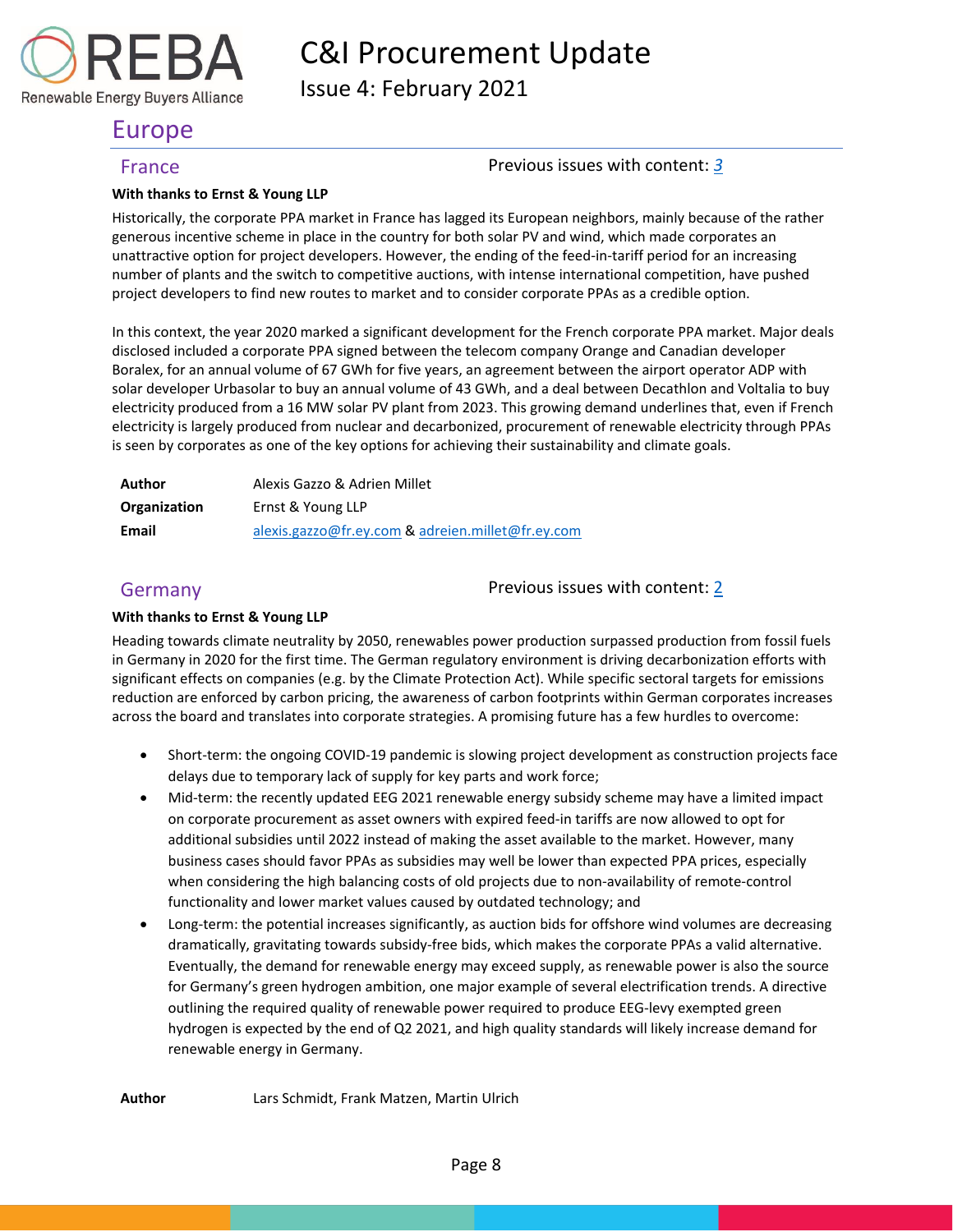

Issue 4: February 2021

**Organization** Ernst & Young GmbH WPG

**Email** lars.schmidt@de.ey.com, frank.matzen@de.ey.com, martin.ulrich@de.ey.com

<span id="page-9-0"></span>Ireland Previous issues with content: [1](https://reba2019dev.wpengine.com/wp-content/uploads/2020/02/REBA-CI-Procurement-Update_Feb-2020-1.pdf) <sup>|</sup>[2](https://rebuyers.org/wp-content/uploads/2020/07/C_I_Procurement_Update_Issue_2.pdf) <sup>|</sup>*[3](https://documentcloud.adobe.com/link/track?uri=urn:aaid:scds:US:6601ed7a-4da4-4e40-8b34-921171ec412a#pageNum=1)*

### **With thanks to Ernst & Young LLP**

Corporate PPAs are gaining popularity and traction in Ireland. This can primarily be attributed to:

- (i) the replacement of the government subsidy feed in tariff scheme, with a competitive auction support scheme, the Renewable Electricity Support Scheme, which levels the playing field between government support and Corporate PPAs;
- (ii) renewable electricity generation prices, which continue to fall; and
- (iii) large electricity users, particularly in the technology/ data centre sector taking a more active role in corporate sustainability.

Corporate PPAs are viewed by the Irish government as a key component to achieving Ireland's 2030 renewable energy targets and a key enabler in developing Ireland's ambitious renewable pipeline. The Irish government has set a goal for 15% of renewable electricity to be sourced through corporate PPAs by 2030.

The viability of corporate PPAs in Ireland is evidenced by the PPAs recently signed by technology giants, and PPA procurement processes in progress (such as with a leading Irish financial institution). Increasingly, developers are also seeking to be corporate PPA counterparts to diversify their funding model/pipeline from purely RESS-based funded projects.

| Author       | Anthony Rourke & Phil Dominy                 |
|--------------|----------------------------------------------|
| Organization | Ernst & Young LLP                            |
| Email        | Anthony.Rourke@ie.ey.com & pdominy@uk.ey.com |

<span id="page-9-1"></span>Italy  $\blacksquare$  The Previous issues with content:  $\frac{1}{2}$  $\frac{1}{2}$  $\frac{1}{2}$  |  $\frac{2}{3}$  $\frac{2}{3}$  $\frac{2}{3}$ 

### **With thanks to RE-Source**

The pandemic-driven economic situation and ensuing price volatility had a dampening effect on PPA transactions and renewables investment, more broadly, in 2020. The COVID-19 pandemic, in combination with low energy input costs, such as natural gas, significantly impacted Italian wholesale electricity prices in 2020. Prices averaged 39 €/MWh in 2020, the lowest recorded annual average price since the beginning of the Italian electricity market and lower than the 52 €/MWh 2019 average. Forecasts expect a return to pre-pandemic conditions by 2022-2023.

There is cause for optimism in the coming year. The number of Italian PPA offers continues to increase: a boost during the post-COVID recovery phase can be expected if authorization procedures are simplified and renewable market parity occurs thanks to technology cost decreases. In addition, the Italian government's Recovery and Resilience National Plan, presented for the allocation of European financial resources in the medium-term, has proposed a set of interventions focused on "Renewable Energy, Hydrogen, and Sustainable Mobility." Although still under discussion, the proposal references potential measures to provide renewable energy project support and public instruments to hedge against long-term PPA risks.

| Author       | Hannah Hunt, Virginia Canazza, Nigel Hawkins |
|--------------|----------------------------------------------|
| Organization | RE-Source, REF-E, Elettricita Futura         |
| Email        | hannah.hunt@resource-platform.eu             |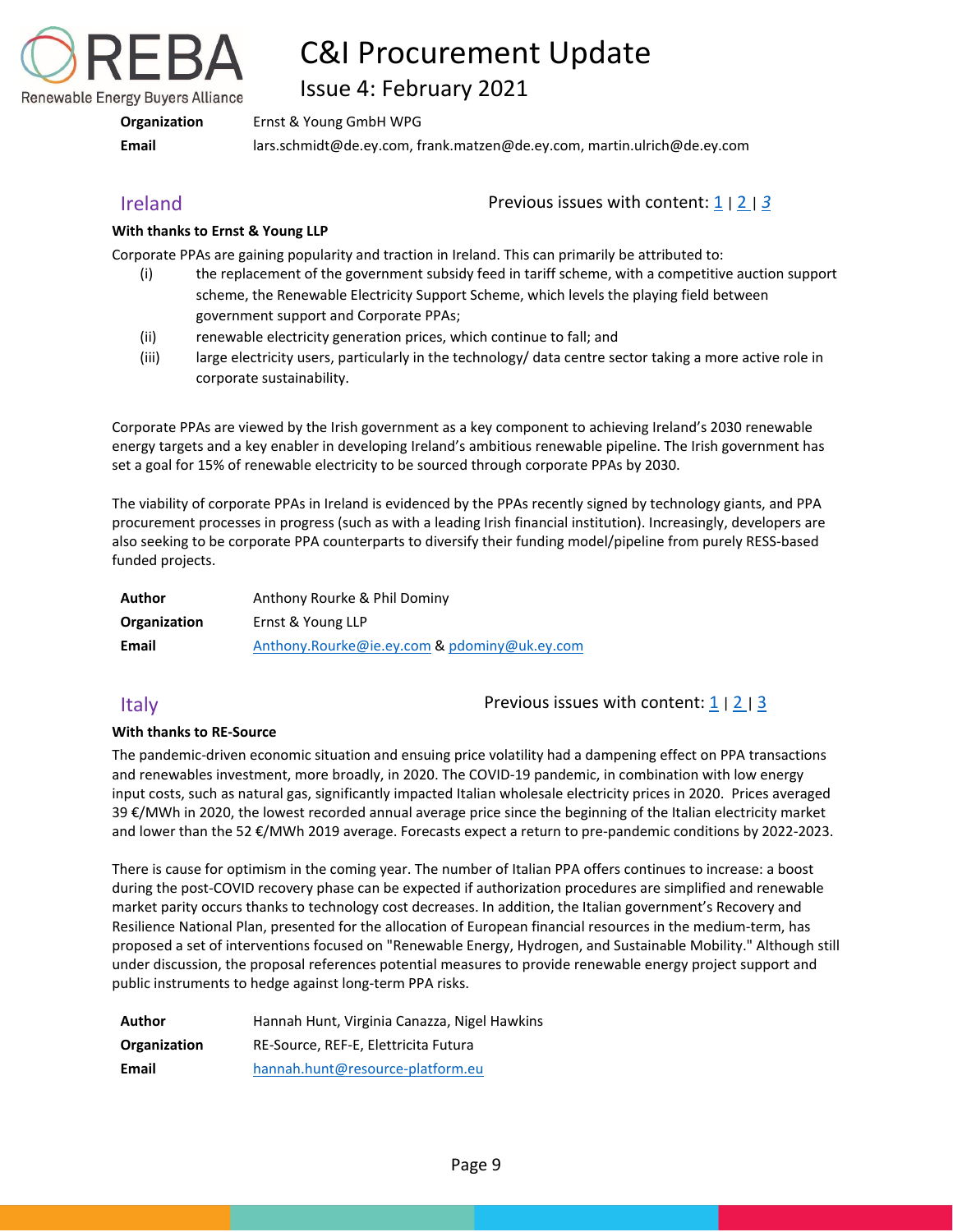

Issue 4: February 2021

<span id="page-10-0"></span>Poland Poland Previous issues with content:  $\frac{1}{2}$  $\frac{1}{2}$  $\frac{1}{2}$  |  $\frac{3}{2}$  $\frac{3}{2}$  $\frac{3}{2}$ 

### **With thanks to Altenex Energy**

Poland continues to be an intriguing market for buyers seeking opportunities to add renewable energy to a carbon-intensive grid. With locally sourced coal constituting a large portion of the fuel mix, there is a strong case for a renewable energy PPA both in terms of carbon impact and market fundamentals. There are also signs that Poland's regulatory regime is becoming more receptive to renewable energy development. In January, the Polish Parliament passed the Offshore Wind Act which will regulate the development of offshore wind projects in the Polish Baltic Sea. The bill is expected to be signed into law by President Andrzej Duda marking a positive step in wind energy deployment in this market.

There remain, however, obstacles to renewable energy development in Poland that will continue to slow PPA activity relative to other, very active, European markets. For one, Poland is only now considering a change to its "10H" setback requirement that requires wind projects to be sited ten times the height of the turbines away from other structures or areas considered to be protected. This has significantly thinned the pipeline of projects in development. As development slowly rebounds with softening regulations, corporate and institutional buyers will need to compete with upcoming government auctions for PPA capacity. That said, Poland remains one of the more intriguing markets in Europe due to both its regulatory backdrop, potential carbon impact, and market fundamentals.

| Author       | Andor Savelkouls                          |
|--------------|-------------------------------------------|
| Organization | Altenex Energy (an Edison Energy company) |
| Email        | Andor.savelkouls@altenexenergy.com        |

<span id="page-10-1"></span>Spain **Spain** Previous issues with content:  $\frac{1}{2}$  $\frac{1}{2}$  $\frac{1}{2}$  |  $\frac{2}{3}$  $\frac{2}{3}$  $\frac{2}{3}$ 

#### **With thanks to LevelTen Energy**

Spain remains one of the most active project development markets in Europe, thanks to the relatively high availability of suitable land and favorable PPA values, and is driving competition among developers that continues to put downward pressure on PPA offer prices.

LevelTen's P25 Index of PPA offer prices for Spanish solar projects dropped 5.2% from Q3 to Q4 2020, while wind prices dropped 9.3% in that same period. Spain was the only European market covered in LevelTen's report that saw wind prices decrease quarter over quarter.

The Spanish renewables market is also benefitting from new government-sponsored auctions, which are expected to contract roughly 3 GW per year over the next 6 years, with the first round scheduled for Q1 2021. In addition, the news of a new energy reform bill that includes state-funded PPA credit support of up to 600 million euros is helping reduce risk in Spanish projects, and could lower return requirements and thereby reduce PPA prices.

| Author       | Flemming Sørensen                    |
|--------------|--------------------------------------|
| Organization | LevelTen Energy                      |
| Email        | flemming.sorensen@leveltenenergy.com |

<span id="page-10-2"></span>Sweden **Previous** issues with content: -

### **With thanks to Ernst & Young LLP**

The Swedish PPA market is maturing following an evolution in the type of corporate clients and PPA technology emerging over the past year. For several years, corporate PPAs have driven the rapid expansion of onshore wind projects in Sweden and following a traditional dominance by international metal and mining companies and data centers, we are now seeing smaller corporates actively entering the PPA market.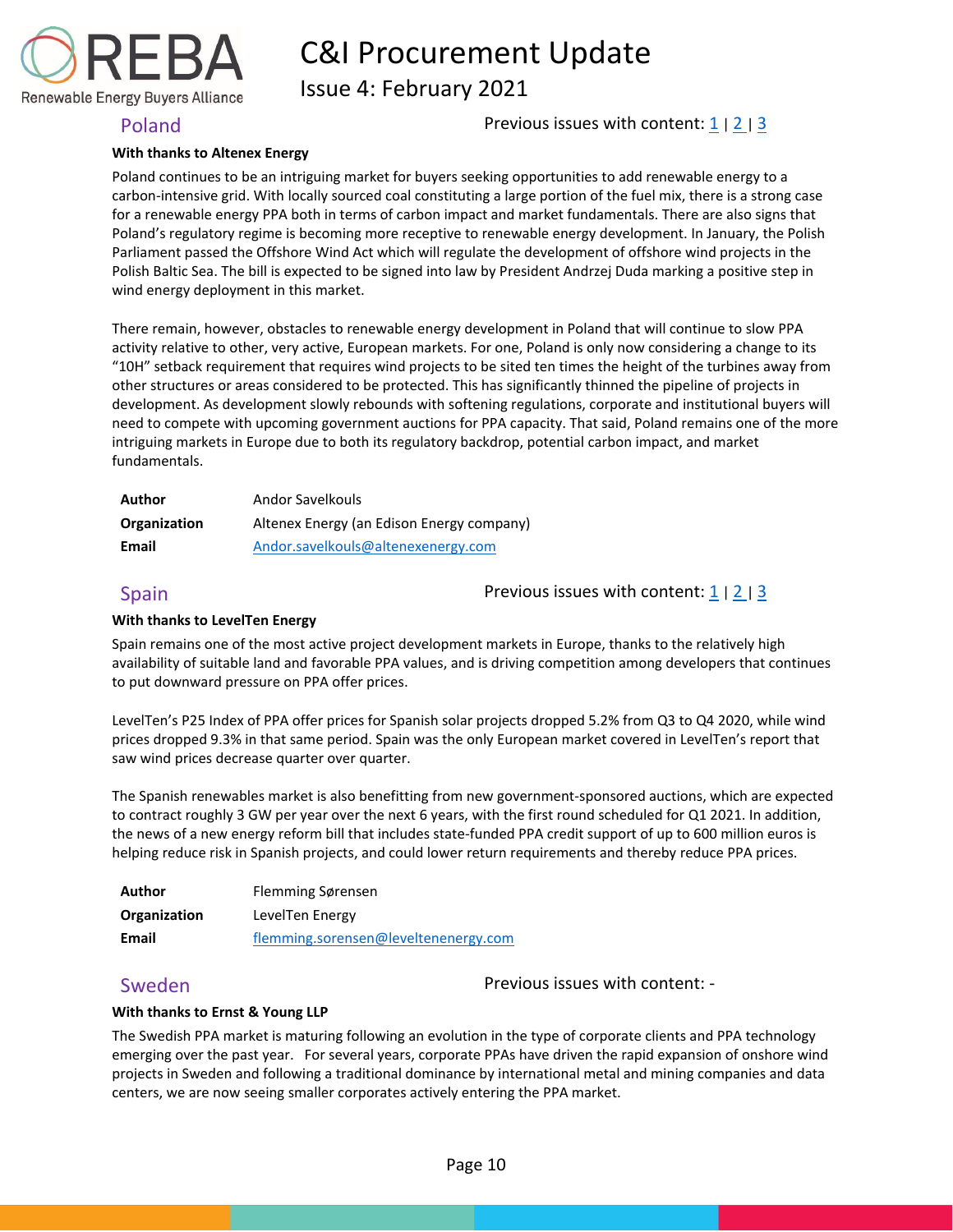

Issue 4: February 2021

Low prices in the Northern price zones have made PPA pricing less attractive during 2020, however for consumers and projects in south and central Sweden, pricing is still at attractive levels. Onshore wind continues to dominate the Sweden PPA market but during 2020 we have seen increasing numbers of solar PPAs in support of the expansion of solar projects in south Sweden and there is a growing pipeline of developers and projects emerging in this market segment. Physical PPAs were the dominant structure in the early corporate PPAs, but Virtual PPA structures are increasingly seen.

| Author       | Niclas Boberg & Phil Dominy                |
|--------------|--------------------------------------------|
| Organization | Ernst & Young LLP                          |
| Email        | Niclas.boberg@se.ey.com, pdominy@uk.ey.com |

<span id="page-11-0"></span>UK Previous issues with content: [1](https://reba2019dev.wpengine.com/wp-content/uploads/2020/02/REBA-CI-Procurement-Update_Feb-2020-1.pdf) | [2](https://rebuyers.org/wp-content/uploads/2020/07/C_I_Procurement_Update_Issue_2.pdf) | [3](https://documentcloud.adobe.com/link/track?uri=urn:aaid:scds:US:6601ed7a-4da4-4e40-8b34-921171ec412a#pageNum=1)

### **With thanks to Schneider Electric**

Interest in the UK corporate PPA market has seen an upswing in the last year, despite Brexit and COVID dominating headlines and bringing their own sets of challenges. PPA economics have been improving, although not to the level of transactions in Spain, Sweden, or Italy. The attractiveness of UK PPAs will depend on the strategic approach. UK deals will be more attractive if there is a focus on in-country PPAs to meet national goals, rather than a Europeanwide approach. The UK is unlikely to be competitive with other top tier markets in Europe due to economic constraints. It is important to note, for those wishing to cover UK consumption from GOs sources in another European country and still comply with CDP guidelines must sign the PPA by the end of December 2021.

Regarding procurement mechanisms, virtual PPAs are gaining momentum. Most deals signed under the Rehabilitation Outcomes Collaborative (ROC) system employed direct PPAs – and the usual considerations apply when deciding upon direct versus virtual, including any accounting implications of a virtual deal (particularly for those companies reporting under international financial reporting standards) or the complexity of adding in sleeving services under the direct model. The choice of mechanism depends on the risk and benefit analysis, however it is encouraging to see choice in the market.

| Author       | John Powers        |
|--------------|--------------------|
| Organization | Schneider Electric |
| Email        | James.lewis@se.com |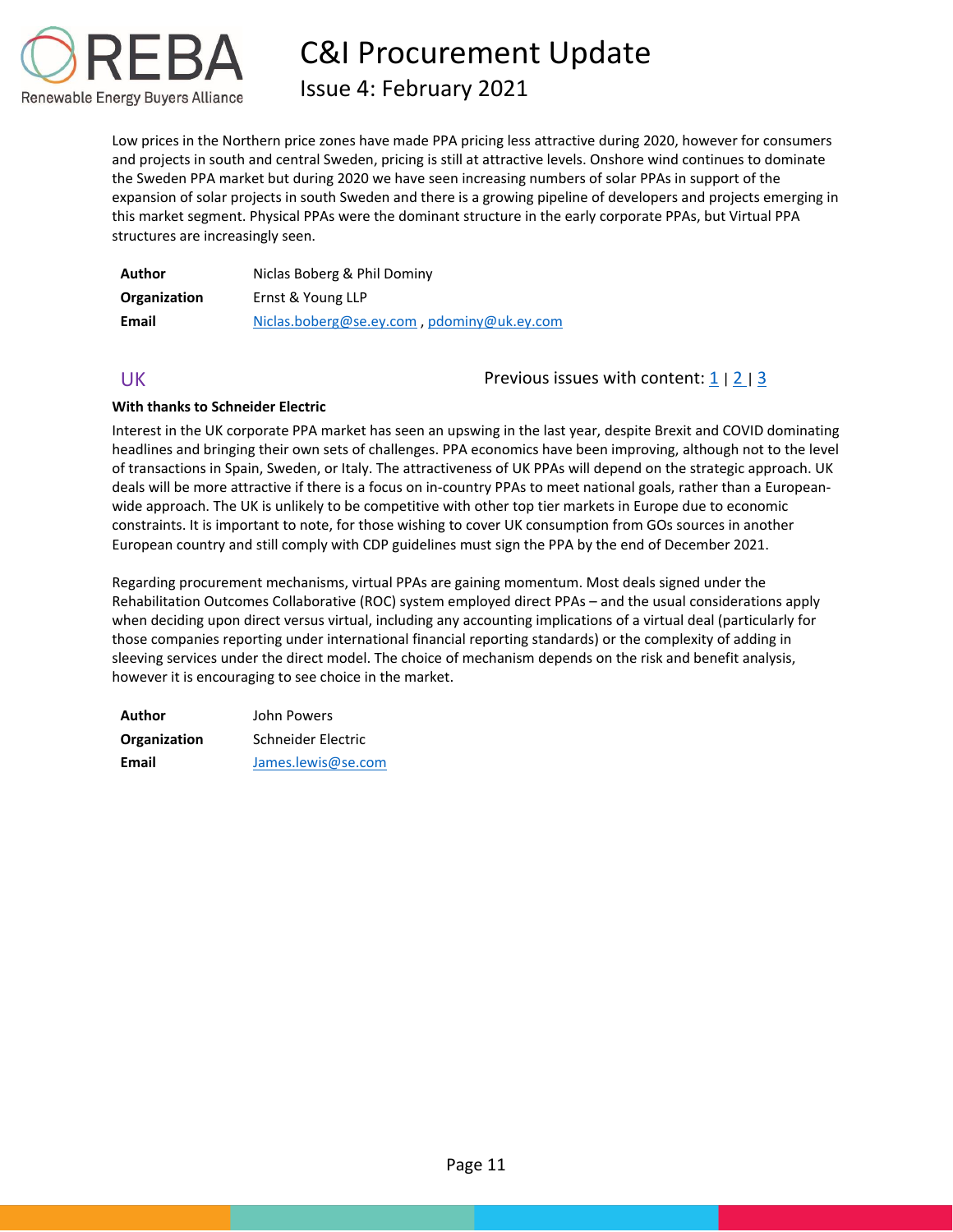

Issue 4: February 2021

## <span id="page-12-0"></span>North America

### <span id="page-12-1"></span>Canada **Previous issues with content:** [1](https://reba2019dev.wpengine.com/wp-content/uploads/2020/02/REBA-CI-Procurement-Update_Feb-2020-1.pdf) | [2](https://rebuyers.org/wp-content/uploads/2020/07/C_I_Procurement_Update_Issue_2.pdf) | [3](https://documentcloud.adobe.com/link/track?uri=urn:aaid:scds:US:6601ed7a-4da4-4e40-8b34-921171ec412a#pageNum=1)

#### **With thanks to BRC Canada**

In December 2020, Capital Power announced it signed a power purchase agreement (PPA) with an undisclosed Canadian company for a 40.5 MW solar plant in southern Alberta. This deal closed out the year with a total of 126MW of PPAs, making 2020 the second largest year for corporate procurement in Canada.

Looking forward, two recently announced requests for proposals (RFPs) will result in the signature of PPAs of significant size in 2021. The City of Edmonton will procure clean electricity to power its operations from projects bidding by March 1, 2021. Additionally, the federal government's procurement will also contribute to meeting the electricity demand from its Alberta operations and to offset the electricity consumption in provinces where clean energy options are not immediately available. The federal RFP is closing on February 16, 2021. Depending on which technologies make it to winning the bids, between wind and solar, these RFPs will result in well over 200 MW of new renewable electricity projects in Canada.

| Author       | <b>Vincent Morales</b> |
|--------------|------------------------|
| Organization | <b>BRC Canada</b>      |
| Email        | vincentm@pembina.org   |

### <span id="page-12-2"></span>Mexico **Previous issues with content:** [2](https://rebuyers.org/wp-content/uploads/2020/07/C_I_Procurement_Update_Issue_2.pdf) | [3](https://documentcloud.adobe.com/link/track?uri=urn:aaid:scds:US:6601ed7a-4da4-4e40-8b34-921171ec412a#pageNum=1)

#### **With thanks to Edison Energy**

A widespread blackout fueled the ongoing debate of renewable energy penetration in Mexico, reinforcing the perception that renewables are under attack by the current administration (the government has claimed that renewable energy integration has "weakened" Mexico's electric system), creating further uncertainty for corporates seeking to procure renewable energy. On December 28, 2020, Mexico experienced a widespread blackout that interrupted power supply to 10 million users. More than 15 generators went offline, eliminating over 7.5 GW of generation, and some estimates suggest as much as 30% was renewable power. The blackout affected Mexico City, Nuevo Leon, Jalisco, Hidalgo, Yucatan, Quintana Roo, Veracruz, Sinaloa, Tamaulipas, and Coahuila. Power was reestablished to most users within two hours and by the next day all users had power again. There is an ongoing investigation to find out how the blackout started, a fire under transmission lines in Tamaulipas was quickly blamed for the event, however local authorities denied it, and the prompt response of the system operator (CENACE) to avoid wider impacts of the blackout and the swiftness in bringing all users back online was noted.

Adding to the mixed signals sent by the government towards renewables, Mexico's 2020-2034 PRODESEN (Electric System Planning Program, equivalent to an IRP in the US, but on a national scale) that should have been published in May 2020 has yet to be published. Since 2015, PRODESEN has provided a view from the government, regulatory bodies, and state-owned participants (PEMEX, CFE) on actions that should be implemented to develop and strengthen Mexico's Electric System, notable by its absence.

Commercial and Industrial users continue to look for alternatives, such as Qualified Supply and on-site generation, to reduce perceived- and real-risks of CFE-originated supply. CFE risks relate to an aging fleet in operation with low maintenance that is expected to require rate increases in the absence of increased subsidies. CFE's board has recently approved an updated contractual TEPC model -Technology, Engineering, Procurement, Construction that will allow it to contract new infrastructure build at lower costs and avoid rate increases.

| Author       | Gilberto Garcia-Ruiz             |
|--------------|----------------------------------|
| Organization | Edison Energy                    |
| Email        | Gilberto.garcia@edisonenergy.com |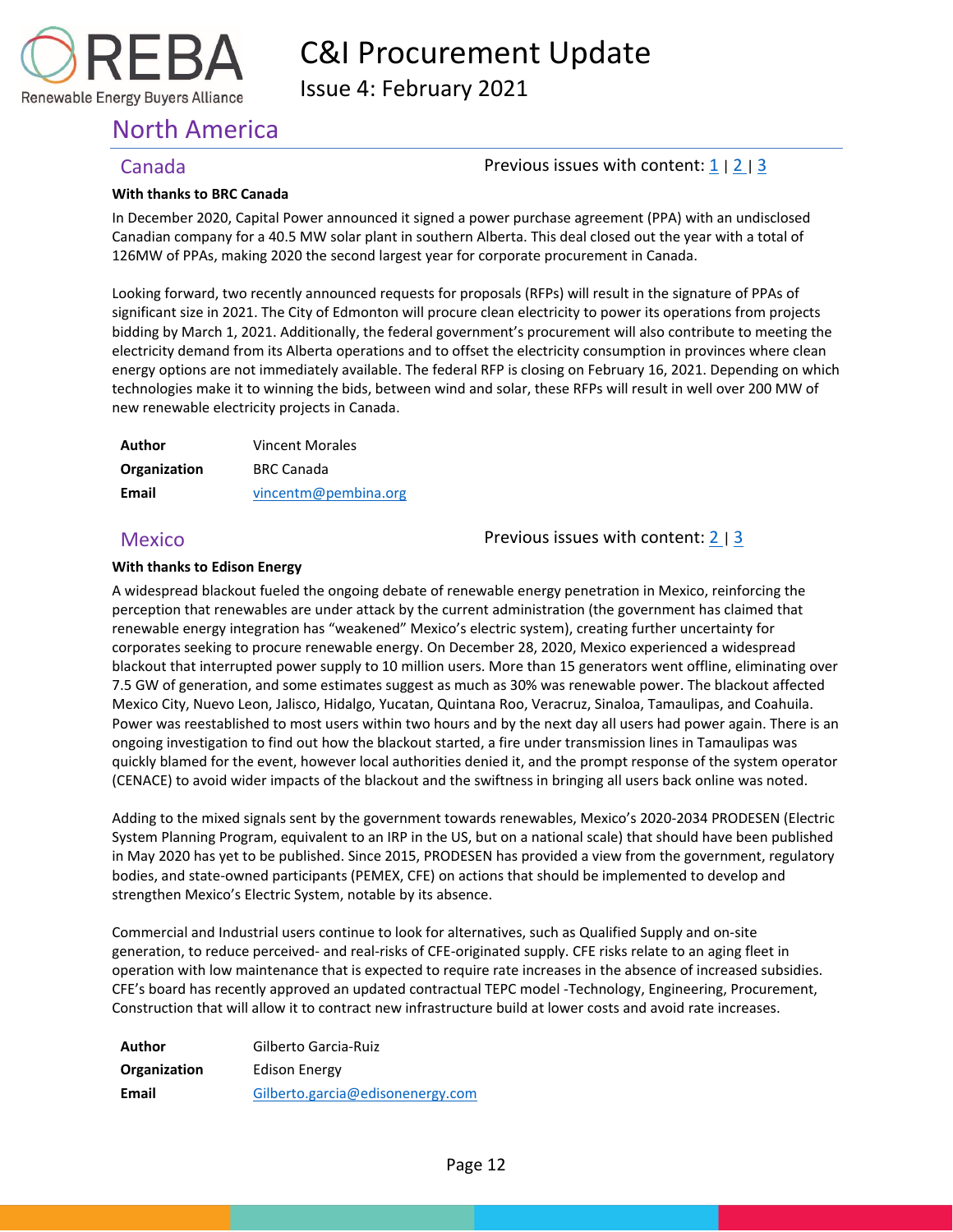

Issue 4: February 2021

<span id="page-13-0"></span>United States (CAISO) Previous issues with content: [2](https://rebuyers.org/wp-content/uploads/2020/07/C_I_Procurement_Update_Issue_2.pdf)

#### **With thanks to Schneider Electric**

The CAISO market has become increasingly attractive to corporates. Solar PPA rates have declined significantly over the last two years to become some of the lowest in the country, while wholesale spot market and forward pricing remains elevated relative to other ISOs. Despite valid concerns with the high saturation of solar and the corresponding "duck curve" in which afternoon energy prices are generally low and evening energy prices are generally high, new-build solar PPA offers continue to show promising financial outcomes. To help combat the duck curve, informed buyers are wise to request and closely evaluate battery storage solutions that can be paired with wholesale solar PPAs to balance and smooth out the intraday pricing and settlement volatility.

Despite having relatively few corporate deals announced to date, CAISO has the chance to benefit from higher deal flow in 2021 and beyond and counteracting some of the headwinds being experienced in other US wholesale markets. Corporate buyers should know the CAISO market features unique complexities and characteristics related to project development, REC treatment, renewable saturation risk, and physical PPA opportunities that should be understood before initiating any renewable energy procurement event.

| Author       | Josh Heeman & John Powers             |  |
|--------------|---------------------------------------|--|
| Organization | Schneider Electric                    |  |
| Email        | Josh.heeman@se.com.john.powers@se.com |  |

<span id="page-13-1"></span>United States (ERCOT) Previous issues with content: [2](https://rebuyers.org/wp-content/uploads/2020/07/C_I_Procurement_Update_Issue_2.pdf) | [3](https://documentcloud.adobe.com/link/track?uri=urn:aaid:scds:US:6601ed7a-4da4-4e40-8b34-921171ec412a#pageNum=1)

### **With thanks to LevelTen Energy**

ERCOT remains one of the most attractive corporate procurement markets in North America, due to strong solar and wind resources, an abundant supply of competitive projects, and favorable market structures. In 2020, however, the PPA pricing dynamics in ERCOT altered: according to LevelTen's Q4 PPA Price Index, in 2020, solar PPA prices began to rise in all U.S. ISOs, reversing the slow and steady price decline seen throughout 2019. ERCOT was the least volatile of all the markets, but solar prices still rose steadily throughout the year, and in Q4 they surpassed 2018 levels.

Wind prices in ERCOT rose steeply from Q3 to Q4, reaching a new high and surpassing prices in SPP. Though the IRS extended the placed-in-service safe harbor deadlines for wind production tax credits eligibility from 4 to 5 years as part of COVID relief measures in Spring 2020, the number of 100% and 80% PTC-eligible projects still available for PPA contracting is in short supply. Developers may be increasing PPA prices to compensate for revenue losses caused by decreasing PTC eligibility. In ERCOT, a region with high wind penetration and historically low wind prices, these impacts may be felt even more robustly.

Despite the recent spike in prices, ERCOT PPA prices are expected to remain lower than other ISOs. While other ISOs face issues with interconnection bottlenecks and permitting challenges that limit economically competitive supply, these development issues are not a constraint in ERCOT. As new projects come online, the high renewable penetration rate in ERCOT will lower wholesale energy market prices and cause developers to keep prices low to stay competitive. Corporate buyers should note developments related to the West-to-East ERCOT transmission constraint, a project that has exacerbated basis risk and congestion for projects on the wrong side of the transmission constraint.

| Author       | Rob Collier            |
|--------------|------------------------|
| Organization | LevelTen Energy        |
| Email        | rob@leveltenenergy.com |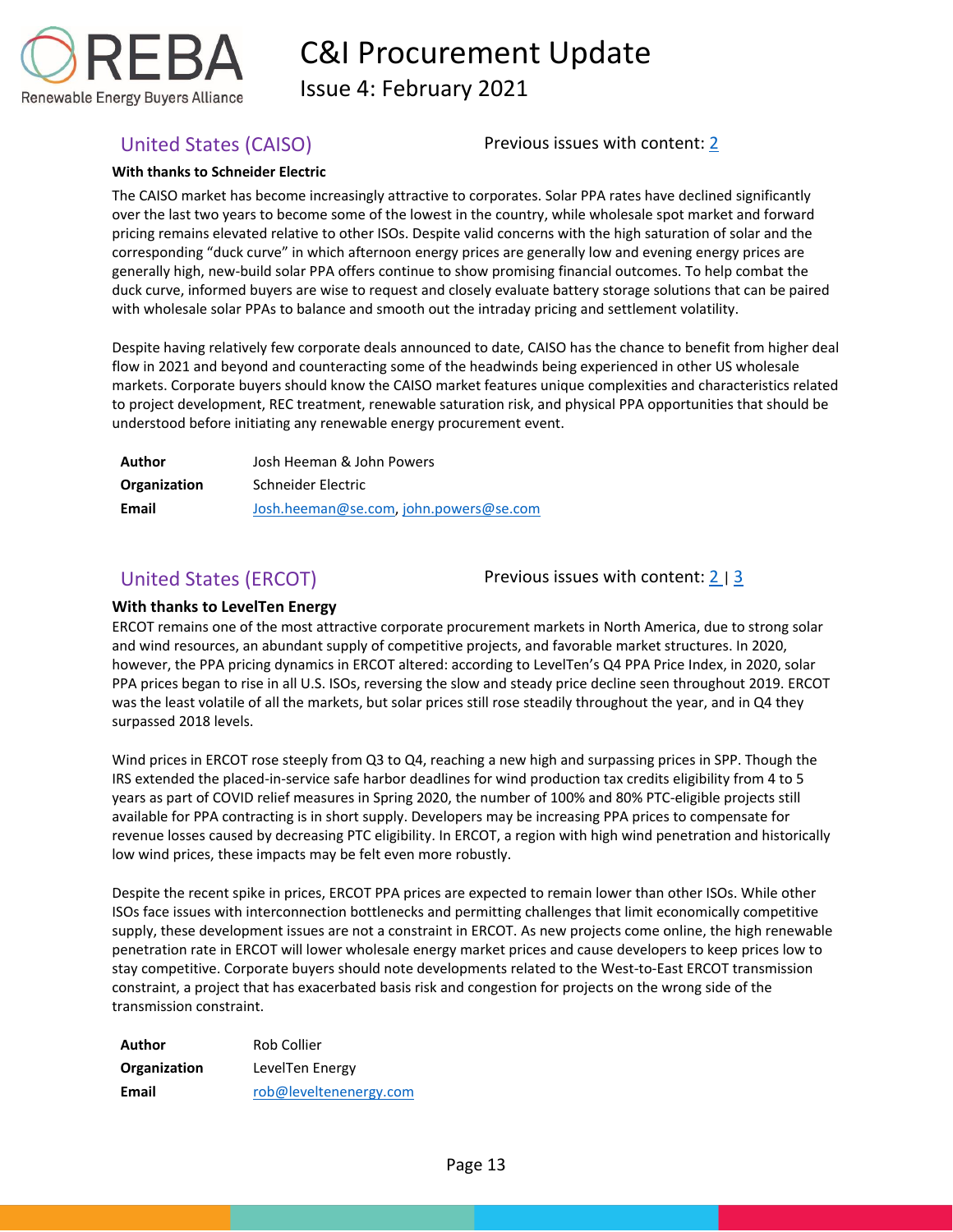

Issue 4: February 2021

<span id="page-14-0"></span>United States (ISO-NE) Previous issues with content:  $\frac{1}{3}$  $\frac{1}{3}$  $\frac{1}{3}$ 

### **With thanks to CustomerFirst Renewables**

Spanning Connecticut, Maine, Massachusetts, New Hampshire, Rhode Island, and Vermont, ISO-NE is a challenging market for commercial and industrial buyers due to a combination of factors: a relatively clean grid, reducing the carbon impact of additional renewables relative to other ISOs, and high PPA prices paired with low wholesale revenues, creating unattractive economics. While PPA prices are continuing to fall, the pace has slowed (consistent with the broader US market), meaning that the status quo is likely to persist for the next few years.

As a result, many New England-based buyers have chosen to pursue a two-pronged approach to renewables: transacting for PPAs in markets outside ISO-NE, while pursuing in-state incentive programs to support local renewable development and receive bill credits for their retail electricity load. These programs are tied to a buyer's local utility rate, taking the form of bill credits generated by community solar or clean peak projects. These bill credits can be very valuable and provide guaranteed cost savings. At the same time, an out-of-region PPA enables buyers to make a greater impact on global avoided emissions while providing RECs for their full load, given that many in-region programs do not convey environmental attributes.

| Author       | Win Sheffield                          |
|--------------|----------------------------------------|
| Organization | <b>CustomerFirst Renewables</b>        |
| Email        | wsheffield@customerfirstrenewables.com |

<span id="page-14-1"></span>United States (MISO) Previous issues with content:  $\frac{1}{2}$  $\frac{1}{2}$  $\frac{1}{2}$  |  $\frac{3}{2}$  $\frac{3}{2}$  $\frac{3}{2}$ 

### **With thanks to Ernst & Young Infrastructure Advisors**

Grid connection continues to be top of mind when it comes to renewables projects in MISO. While there is no shortage of projects contemplated — MISO active renewables queue requests submitted in 2019–2020 alone exceeded Wood Mackenzie's 10-year build forecast — the queue size, pace and grid upgrade cost allocation process could remain a stumbling block for new projects, despite the FERC-approved reforms to generator interconnection procedures in recent years. Analysis by the Natural Resources Defense Council found that almost 250 clean energy projects had been withdrawn from the interconnection queue during advanced stages of development over the past four years, with congestion and the reality of imposed network upgrade costs often cited as key reasons. This issue has been acknowledged by MISO, with talks of further queue reform and increasingly including joint planning with SPP around interconnection challenges, although no clear path forward or near-term improvement is visible at this point.

Notwithstanding, MISO may continue to offer an opportunity to replace older carbon-intensive generation in a relatively dirty grid in states that are home to many industrial hubs and corporate headquarters. Solar, in particular, is dominating the queue, representing three-quarters of all 2020 requested capacity, though solar PPA prices are starting to rise in MISO following decreases through early 2020, according to LevelTen's Q4 PPA Price Index. In the second half of 2020, solar prices reached the region's previous high set in Q1 2019, while wind prices in MISO rose even higher in Q4 after a spike in Q3 2020.

This coming year may also start to see the impact of FERC's August 2020 approval for storage to be treated as a transmission asset for transmission planning and project selection. The potential for increasing volumes of storage coming online could further cement the role of solar projects in the region by addressing intermittency and grid stability concerns. Both utility and corporate offtakers could benefit from any resulting uptick in solar or solar-plusstorage projects and PPAs.

**Author** Klair White **Organization** Ernst & Young Infrastructure Advisors **Email** [klair.white@ey.com](mailto:klair.white@ey.com)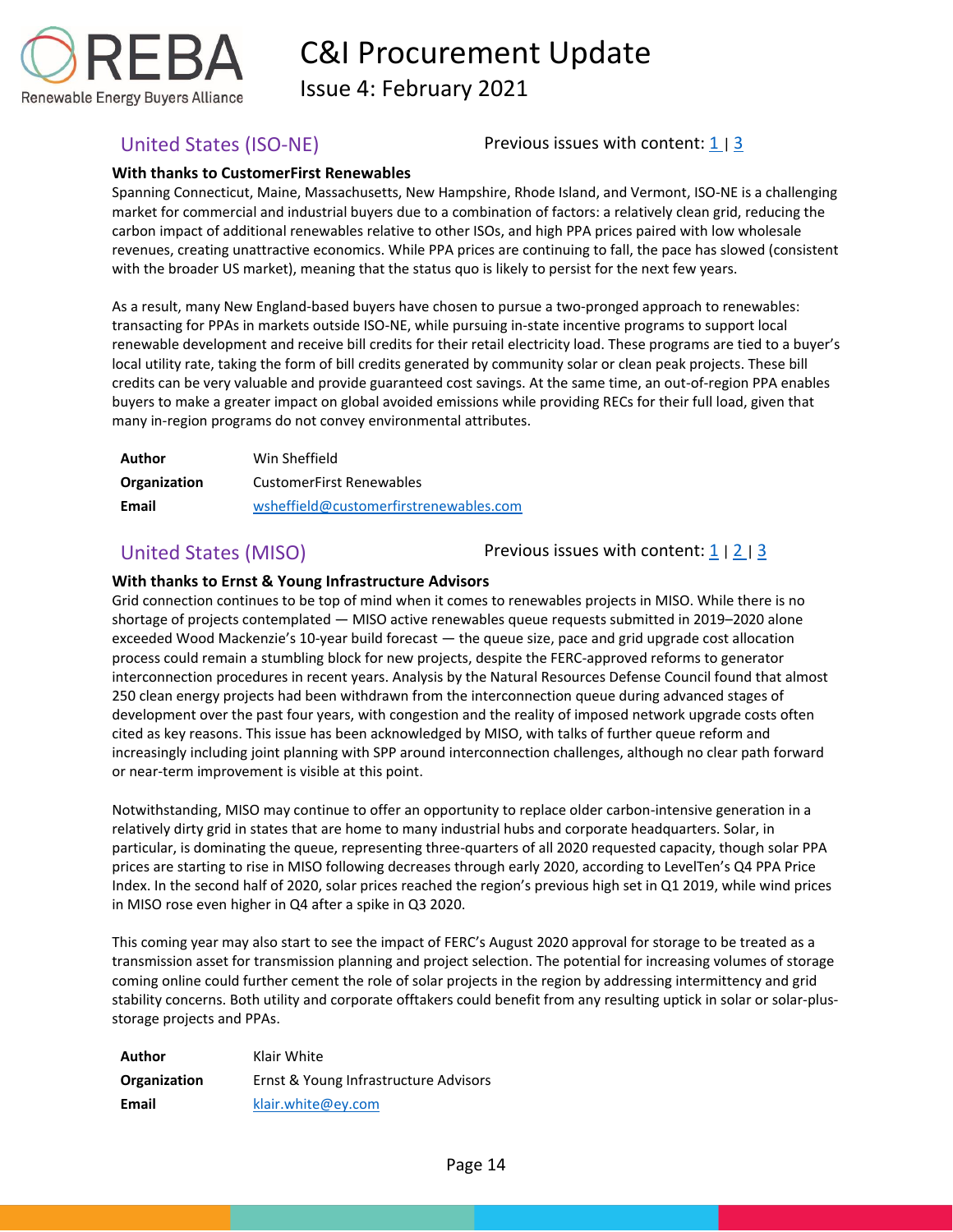

Issue 4: February 2021

<span id="page-15-0"></span>United States (NYISO) Previous issues with content: -

### **With thanks to Edison Energy**

Corporate buyers with load in New York have a variety of procurement options to consider, as the state is becoming a leader in both distributed and utility-scale renewables. Buyers interested in the New York market should note that the value of a New York State Tier 1 renewable energy certificate (REC) is high, recently valued at \$22.09/MWh, driven by the state's aggressive goal of 70% renewable energy by 2030. Although note that Tier 1 RECs are priced under a compliance mechanism, with specific supply-demand constraints, and voluntary transaction prices are likely to differ.

At the distributed generation scale, buyers can pursue on-site behind-the-meter, remote net-metered, or Community Distributed Generation (community solar) options to address facility load. These options allow buyers to take advantage of New York's Value of Distributed Energy Resources (VDER) tariff. Under VDER, power generated by renewable energy assets and sold back to the grid results in a credit on the buyer's bill at a rate based on the VDER Value Stack, which is a reflection of the value solar generation adds at the time it is injected into the grid. Solar asset owners typically also sell project-generated RECs under VDER as an additional revenue stream. This yields more favorable economics but may require the buyer to be comfortable with receiving no RECs, or replacement RECs, preventing asset-specific sustainability claims. Buyers interested in distributed solar options are encouraged to procure in the near term, as the value of the state's financial incentives are scheduled to decline over time.

At the utility-scale, buyers can explore virtual power purchase agreements from off-site wind or solar projects. Developers are actively expanding their portfolios in New York, with over 200 wind and solar projects in the interconnection queue. The most common projects being marketed today are solar projects expected to become operational by the end of 2023. From an economic perspective, the most attractive offers are from projects that plan to sell their RECs for compliance purposes, reducing the required PPA price for energy and replacement RECs (although, note the sustainability-story impact of this approach). Depending on the project's settlement zone and the offtaker's location in the state, NYISO renewables have recently been able to offer price points that can be competitive against wholesale market pricing.

| Author       | Mary Kate Francis                 |
|--------------|-----------------------------------|
| Organization | Edison Energy                     |
| Email        | Marykate.francis@edisonenergy.com |

<span id="page-15-1"></span>United States (PJM)  $\blacksquare$  Previous issues with content:  $\frac{1}{2}$  $\frac{1}{2}$  $\frac{1}{2}$  |  $\frac{2}{3}$  $\frac{2}{3}$  $\frac{2}{3}$ 

### **With thanks to Ernst & Young Infrastructure Advisors**

FERC's controversial Minimum Offer Price Rule (MOPR) — which, for the past year, has created regulatory uncertainty in PJM, fears of uncompetitive pricing for renewables, and even calls for states and utilities to exit PJM altogether — is likely to be back under the spotlight and subject to reworking under the new administration. Confirmation that Democrat Rich Glick, a vocal critic of the December 2019 MOPR order, will take over as FERC chairman in July 2021, also indicates a potential unwinding.

While it is likely that many renewable energy projects would be eligible for the various MOPR exemptions announced in 2020, the general uncertainty around this still-untested auction mechanism has inhibited the corporate PPA growth that was previously expected in PJM. Developers could still find themselves facing difficult choices and potential trade-offs under the various exemptions. The competitive exemption, for example, requires that a project forgo state subsidies for the entire asset life or else forfeit capacity revenues — this may limit upside potential for projects initially offering shorter-term corporate PPAs with bundled RECs, which could, in turn, impact PPA pricing decisions. Meanwhile, market forecasters, such as Wood Mackenzie, anticipate that the resourcespecific exemption will likely favor utility-scale solar until onshore wind economics recover in the late 2020s.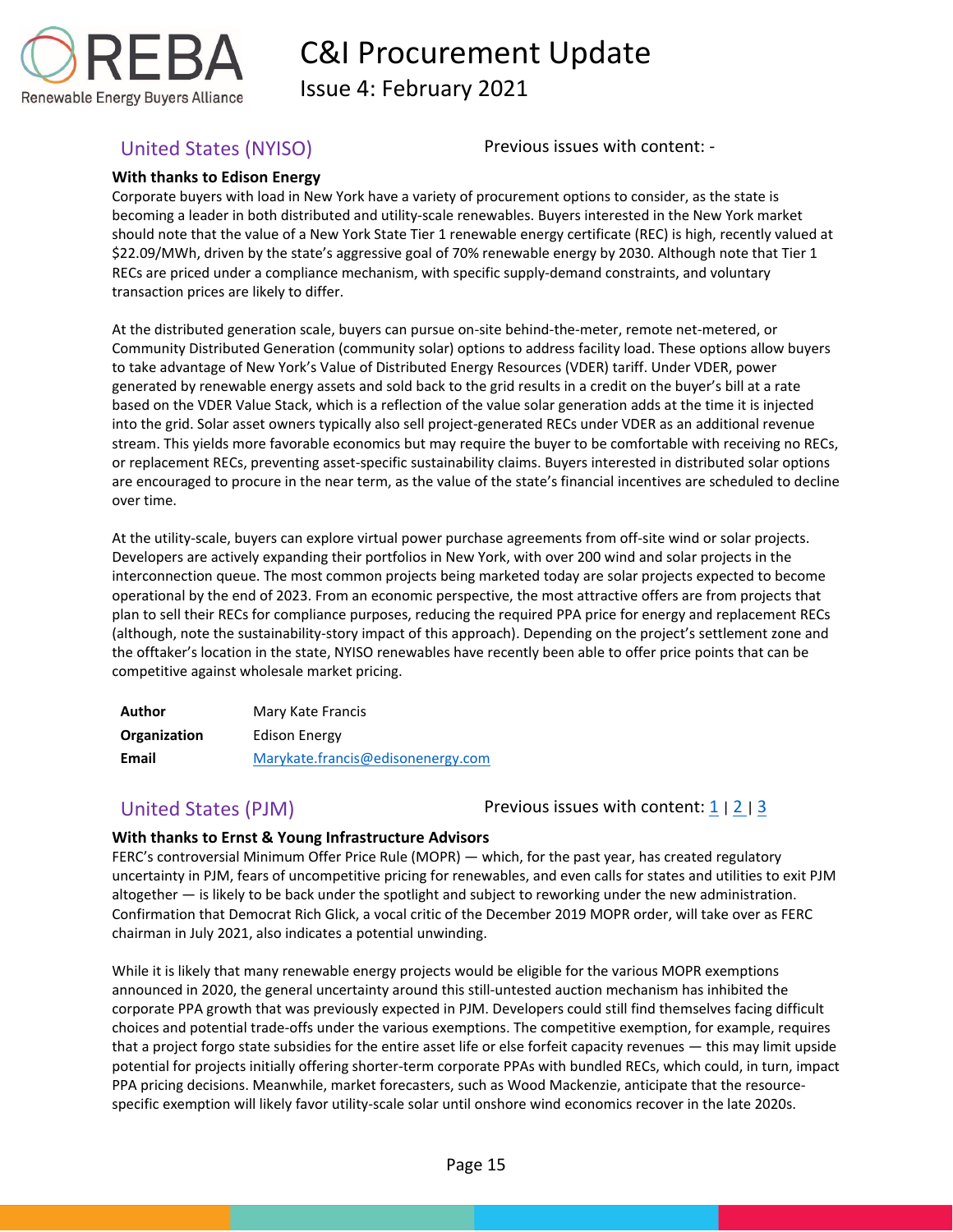

## Issue 4: February 2021

The volume of projects in the PJM interconnection queue is still encouraging, with around 18GW of solar power capacity, 2.1GW of solar-plus-storage and 5GW of onshore wind expected to come into service in 2021, compared with just 3GW of new natural gas-fired capacity, according to S&P analysis of PJM queue data. Like neighboring ISOs, PJM is preparing for queue reform to address uncertain and sometimes prohibitively high transmission upgrade cost allocations — a number of workshops and market soundings were held in late 2020 and early 2021, and some anticipate a PJM federal filing proposing reforms by mid-2021.

The potential MOPR-reworking and pending queue reform are anticipated to benefit corporates seeking PPAs in PJM, who may otherwise tend to rely on projects that qualify for exemptions to support project economics and can secure timely approvals in the interconnection queue. Any such changes will still take time to crystalize, however, and 2021 is likely to be a year of transition.

The market is also waiting to determine whether PJM's Base Residual Auction in May 2021 — the first since 2018 — will provide further clarity on economics, PPA pricing and exemption eligibility for projects that are expected to come online in 2022–2023. This could also be a key date after which developers taking a "wait and see" approach on the MOPR and its impacts have enough information to pull the trigger, or pull away, on projects for the next December 2021 auction while also providing potential additional insights on the role of corporate PPAs in PJM going forward.

| Author       | Klair White                           |
|--------------|---------------------------------------|
| Organization | Ernst & Young Infrastructure Advisors |
| Email        | klair.white@ey.com                    |

<span id="page-16-0"></span>South Carolina Previous issues with content: -

### **With thanks to CustomerFirst Renewables**

South Carolina is the 17th largest producer of solar energy in the U.S., with one of the highest growth rates of solar penetration driven by policy changes enacted by the Energy Freedom Act (e.g., removal of net metering caps, open and fair access of utility-scale programs, development of renewable purchase programs, etc.). Nevertheless, South Carolina was a regulated state with limited access to large scale renewable energy procurement that enables energy buyers to achieve their sustainability goals, however, on December 4, 2020, the South Carolina Public Service Commission approved Duke Energy's Green Source Advantage (GSA) program, after a two-year regulatory review process.

Duke GSA -- similar but not to be confused with the North Carolina iteration -- is a green tariff program that enables customers to purchase renewable energy and associated RECs from an in-region asset. Program eligibility is limited to commercial and industrial customers with a minimum aggregated annual peak demand of 5 MW. The program is capped at 200 MW. Customers are provided supply choice and will negotiate price terms directly with a supplier for an asset sited within the utility's service territory. Program applications are accepted on a first-comefirst-served basis accompanied by a \$2,000 application fee and an executed term sheet.

Duke is currently finalizing program details with the commission, with enrollment likely to begin Q2/Q3 2021. This development is an exciting new opportunity for South Carolina Duke customers to drive large scale renewable deployment in the burgeoning Southeast region.

| Author       | John Izevbigie                          |
|--------------|-----------------------------------------|
| Organization | <b>CustomerFirst Renewables</b>         |
| Email        | jlzevbigie@customberfirstrenewables.com |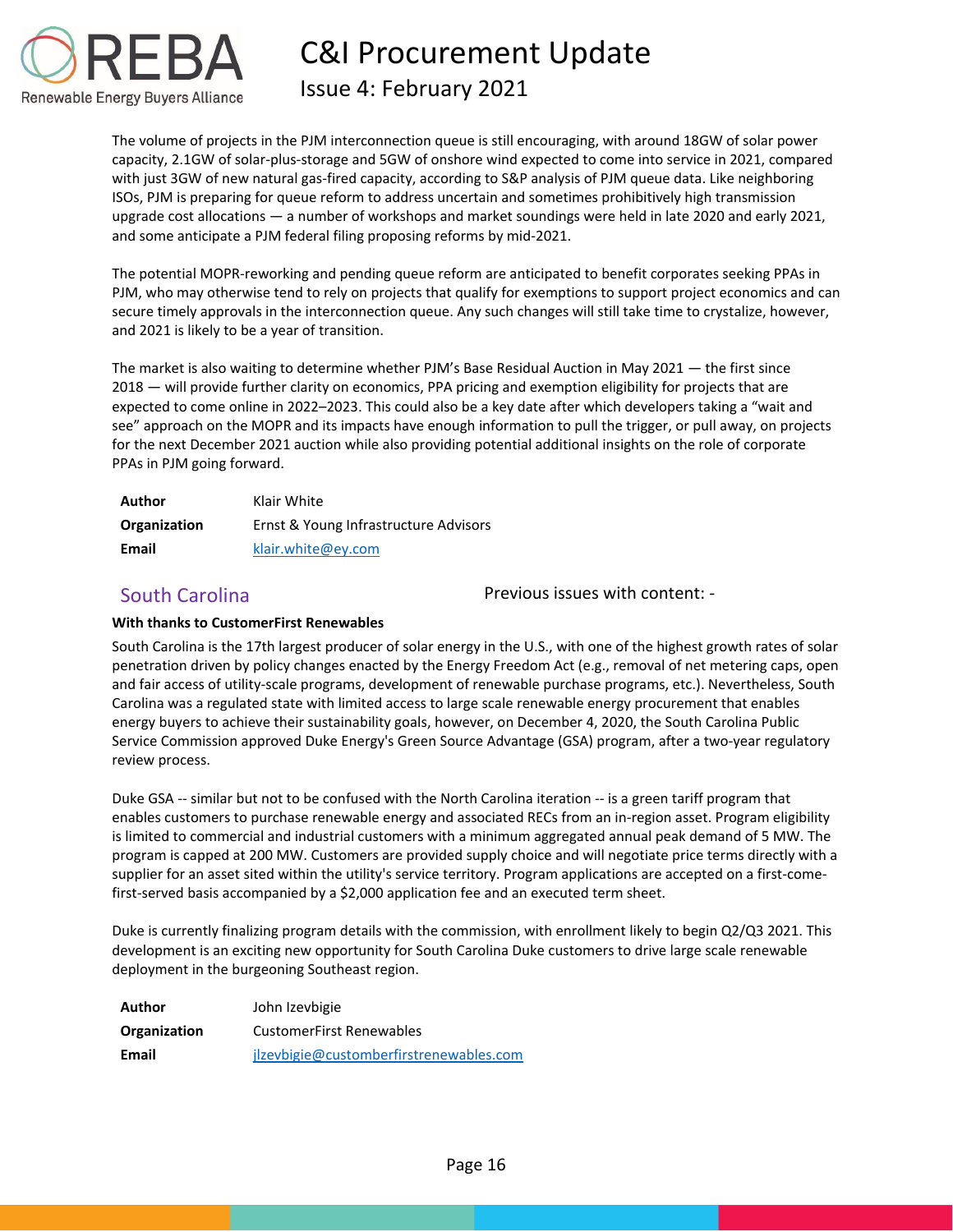

Issue 4: February 2021

<span id="page-17-0"></span>South America

<span id="page-17-1"></span>Brazil **Brazil Previous issues with content:** [1](https://reba2019dev.wpengine.com/wp-content/uploads/2020/02/REBA-CI-Procurement-Update_Feb-2020-1.pdf) | [2](https://rebuyers.org/wp-content/uploads/2020/07/C_I_Procurement_Update_Issue_2.pdf)

### **With thanks to Schneider Electric**

Brazil provides an excellent opportunity to secure cost-effective renewable electricity at scale. Following significant interest, deal numbers have risen over the last year or so, with local- and multinational-companies signing PPAs.

The economics of deals can be strong, supported by good wind and solar resources and, and while the dominance of hydro in the energy mix means greenhouse gas emissions impacts may be lower compared to other countries, the reliance on rainfall patterns creates volatility in the marketplace which a PPA can help to address. The prevalence of wind projects in the North East versus the majority of demand in the South East is one risk to consider. The type of contract a company wishes to employ is also an important factor – the market offers a number of different contract structures to contemplate, from self-generation contracts (involving more direct involvement and investment in a project) to more traditional PPAs, each with its own unique considerations.

| Author       | James Lewis        |
|--------------|--------------------|
| Organization | Schneider Electric |
| Email        | james.lewis@se.com |

<span id="page-17-2"></span>Colombia Previous issues with content: [1](https://reba2019dev.wpengine.com/wp-content/uploads/2020/02/REBA-CI-Procurement-Update_Feb-2020-1.pdf) <sup>|</sup>[2](https://rebuyers.org/wp-content/uploads/2020/07/C_I_Procurement_Update_Issue_2.pdf)

#### **With thanks to World Resources Institute**

In 2020, the government pledged to reduce greenhouse gas emissions by 51% and install 4 GW of new renewable energy, prioritizing solar and wind resources, by 2030. That same year, Colombia's government launched a renewable energy auction for 1,374 megawatts of new wind and solar power generation. These policies, along with the declining cost of renewable energy technologies, have opened significant opportunities for commercial and industrial customers in Colombia to procure renewable energy and save money on their electricity expenses.

#### A ne[w Clean Energy Investment Accelerator](https://nam10.safelinks.protection.outlook.com/?url=https%3A%2F%2Fwww.cleanenergyinvest.org%2F&data=04%7C01%7Ckkerr%40rebuyers.org%7C2e1f4a28ea71435a6d4208d8b8a59374%7C85e98bb78ec64977a794ffb1ede0f3df%7C1%7C0%7C637462368602591539%7CUnknown%7CTWFpbGZsb3d8eyJWIjoiMC4wLjAwMDAiLCJQIjoiV2luMzIiLCJBTiI6Ik1haWwiLCJXVCI6Mn0%3D%7C1000&sdata=dUPjAf5ERPoB1byISin1ZS8L9FsmCRgIGn0Sxl34Cq8%3D&reserved=0) publication, **[Renewable Energy Procurement Guidebook for](https://nam10.safelinks.protection.outlook.com/?url=https%3A%2F%2Fwww.wri.org%2Fpublication%2Frenewable-energy-procurement-guidebook-colombia&data=04%7C01%7Ckkerr%40rebuyers.org%7C2e1f4a28ea71435a6d4208d8b8a59374%7C85e98bb78ec64977a794ffb1ede0f3df%7C1%7C0%7C637462368602601492%7CUnknown%7CTWFpbGZsb3d8eyJWIjoiMC4wLjAwMDAiLCJQIjoiV2luMzIiLCJBTiI6Ik1haWwiLCJXVCI6Mn0%3D%7C1000&sdata=0ZOMzFRhLr7NqHJjsRlI5%2Fb5oxKtBfp4RfemNjW9aiQ%3D&reserved=0)**

**[Colombia](https://nam10.safelinks.protection.outlook.com/?url=https%3A%2F%2Fwww.wri.org%2Fpublication%2Frenewable-energy-procurement-guidebook-colombia&data=04%7C01%7Ckkerr%40rebuyers.org%7C2e1f4a28ea71435a6d4208d8b8a59374%7C85e98bb78ec64977a794ffb1ede0f3df%7C1%7C0%7C637462368602601492%7CUnknown%7CTWFpbGZsb3d8eyJWIjoiMC4wLjAwMDAiLCJQIjoiV2luMzIiLCJBTiI6Ik1haWwiLCJXVCI6Mn0%3D%7C1000&sdata=0ZOMzFRhLr7NqHJjsRlI5%2Fb5oxKtBfp4RfemNjW9aiQ%3D&reserved=0)**, provides an overview of the three primary procurement options currently available in Colombia for commercial and industrial customers interested in renewable energy: on-site turnkey purchases; on-site thirdparty power purchase agreements or leases; and off-site third-party power purchase agreements. This guidebook offers additional context and details to help potential renewable energy consumers assess which procurement option best fits their needs and gain a stronger understanding of how to move forward with renewable energy procurement for their facilities in Colombia.

| Author       | Norma Hutchinson          |  |  |  |
|--------------|---------------------------|--|--|--|
| Organization | World Resources Institute |  |  |  |
| Email        | Norma.hutchinson@wri.org  |  |  |  |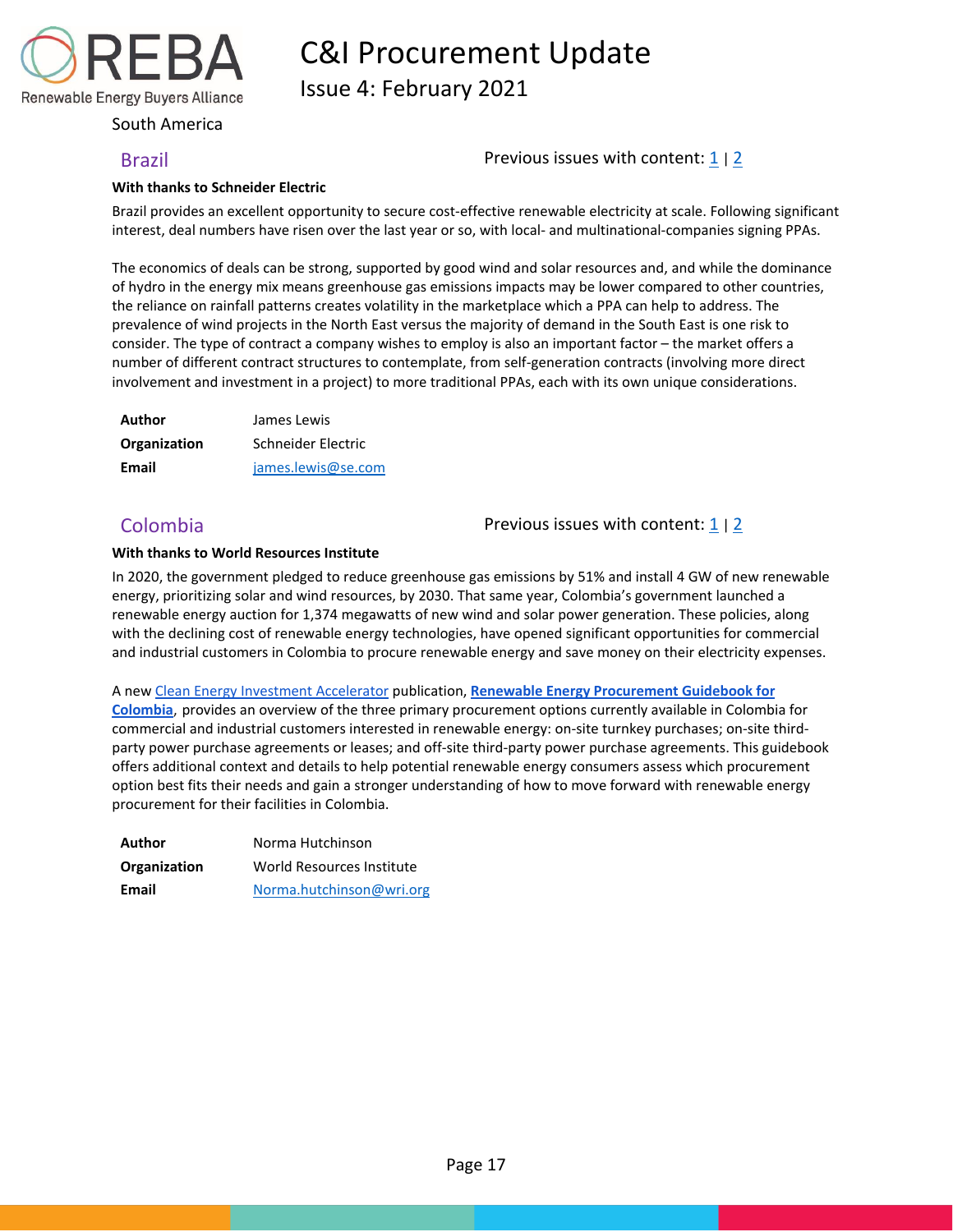

Issue 4: February 2021

## Contact us

To provide feedback and/or questions, please contact: [supplychain@rebuyers.org](mailto:supplychain@rebuyers.org)

## About REBA

A community of energy buyers accelerating the zero-carbon energy future—greening the grid for all

### **[Learn more about REBA](https://rebuyers.org/)**

| <b>Dates</b>  | Event                         | Location                          |
|---------------|-------------------------------|-----------------------------------|
| March 9-10    | Renewable Energy Markets Asia | Online                            |
| March 24      | Worldwide Wednesday: India    | Online                            |
| April 21      | Worldwide Wednesday: China    | Online                            |
| October 13-15 | RE-Source 2021                | <b>Amsterdam, The Netherlands</b> |
|               |                               |                                   |
|               |                               |                                   |
|               |                               |                                   |
|               |                               |                                   |
|               |                               |                                   |
|               |                               |                                   |
|               |                               |                                   |
|               |                               |                                   |
|               |                               |                                   |

# Upcoming NGO-hosted events